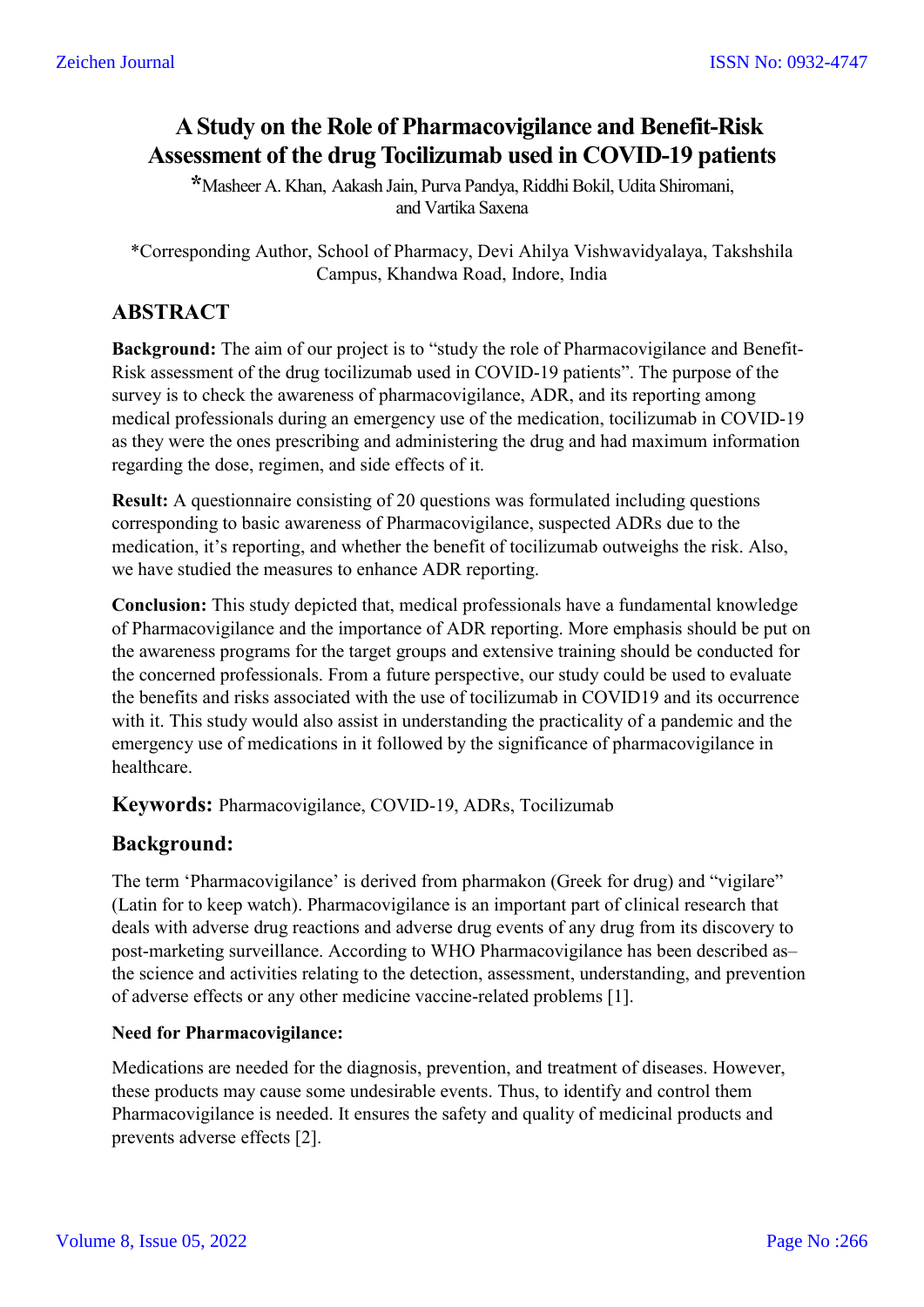#### **Objectives of Pharmacovigilance:**

The main objectives of Pharmacovigilance are to promote safety and efficacy of drugs and other health care products. It creates awareness about ADR among healthcare professionals, to promote understanding, knowledge, and education about pharmacovigilance among healthcare professionals and promotes safe and rational use of medicine.

#### **Pharmacovigilance Methods:**

Pharmacovigilance methods can be categorized as: **Passive Surveillance** and includes, Spontaneous Reporting in which Suspected ADRs are reported by the healthcare professional or consumer to the regulatory authority and Case series in which a series of case reports that provides evidence of an association between a drug and an adverse event and is used for hypothesis generation.

**Stimulated Reporting:** includes online reporting of adverse events and systematic stimulation of reporting of adverse events based on a pre-designed method.

**Active Surveillance** including Sentinel Sites: in which a review of the reported ADR data and survey is done and Drug event monitoring in which patients are identified by electronic prescription data and health insurance claims. Also includes Registry which is based on similar characteristics like specific disease or exposure.

**Comparative Observational Studies:** Cross-sectional Studies: It involves analyzing data from a group of populations at a specific point in time. Case-control Studies: Here, a control group with no exposure to disease and a test group with exposure are compared. Cohort Studies: Here, a population at risk for the disease is followed over time for the occurrence of the outcome of interest.

**Descriptive Studies** are important to detect the natural history of the disease and the incidence of adverse events [3].

# **TOCILIZUMAB:**

Tocilizumab is a drug sold under the brand name Actemra. It belongs to the drug category, DMARDs (Disease-modifying Anti-Rheumatic Drugs) and falls under the classification of biologic immunomodulators [4]. It is a humanized monoclonal antibody that is an Interleukin 6 (IL-6) Receptor Blocker. Interleukin 6 (IL-6) is a cytokine that has a vital role in immune response and is implicated in the pathogenesis of various diseases, such as autoimmune diseases and several types of myelomas and cancers. It is primarily used to treat rheumatoid arthritis and systemic juvenile arthritis, a severe form of arthritis in children [5].

| S.No. | <b>Brand</b> | <b>Contents</b> | Dose             | <b>Route of</b> | <b>Manufacturer</b> |
|-------|--------------|-----------------|------------------|-----------------|---------------------|
|       | <b>Name</b>  |                 |                  | Administration  |                     |
|       | Tocira-400   | Tocilizumab     | $400 \text{ mg}$ | Intravenous     | Hetero              |
|       | Actemra      | Tocilizumab     | $80 \text{ mg}$  | Intravenous     | Cipla               |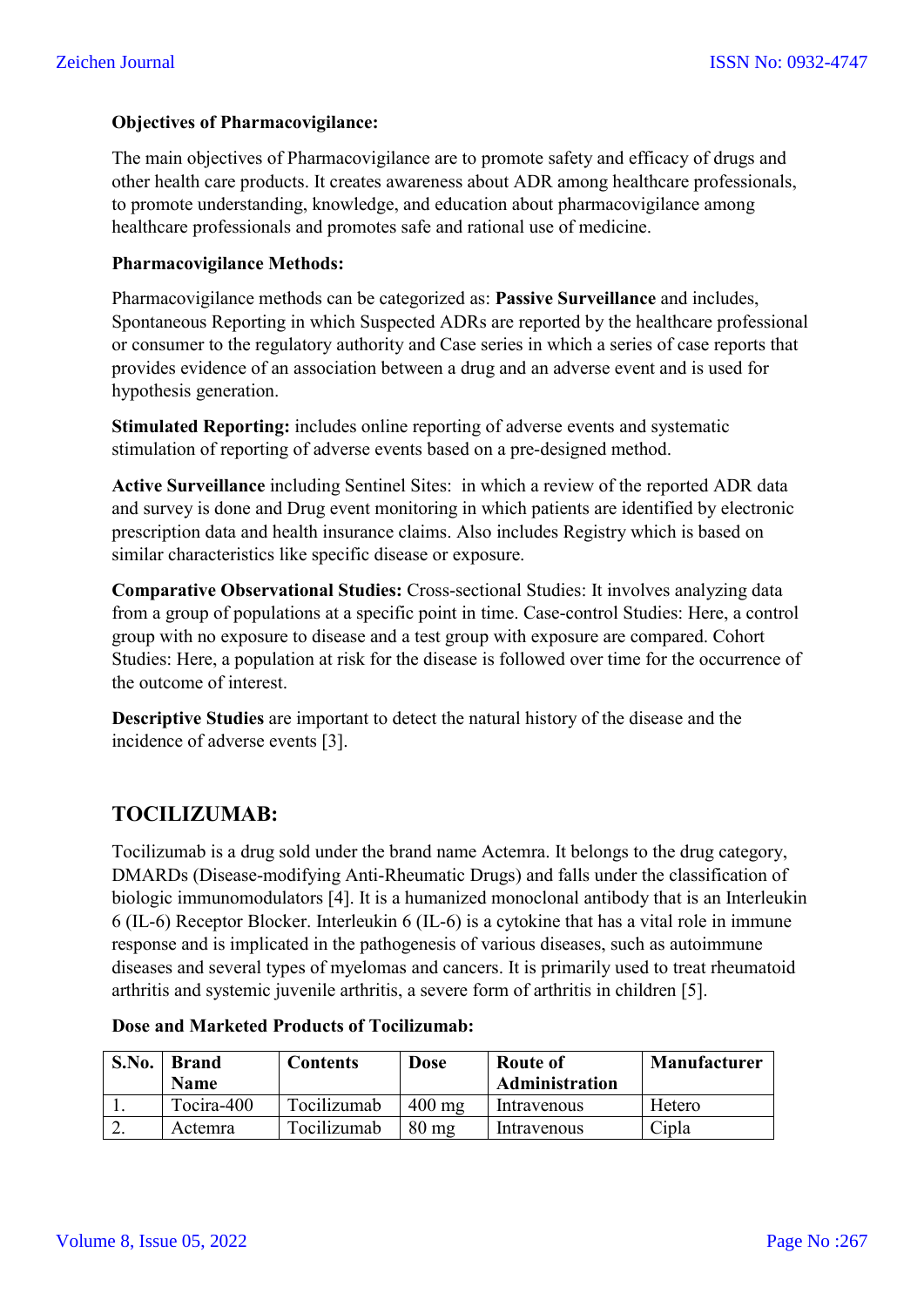It is available as an injectable solution administered sub-cutaneously via:

- 1. Injection 20 mg/ml (4 ml, 8 ml, and 20 ml single-dose vials)
- 2. Single-use autoinjector (ACTPen) 162 mg/0.9 ml use<br>g/0.9<br>use
- 3. Single-use prefilled syringe 162 mg/0.9 ml

The Emergency use (EUA) dose of Tocilizumab indicated was 8 mg/kg IV; not to exceed 800 mg/dose. Subcutaneous administration was not authorized for the treatment of COVID-19. One additional IV infusion may be administered 8 hours post the first infusion in the case of unimproved clinical signs [6].



#### **Mechanism of Action of Tocilizumab:**

Figure 1: IL-6 pathway and TCZ mechanism of action. DOI: 10.7717/peerj.10322/fig-3

Figure 1: IL-6 pathway and TCZ mechanism of action. DOI: 10.7717/peerj.10322.<br>Tocilizumab molecule is a genetically-engineered monoclonal antibody. TCZ is a competitive inhibiter of IL-6 receptors. This results in a plummet in cytokine's proinflammatory response. IL-6 is a T-cell-derived factor. It induces the B cells to differentiate inflammatory response. IL-6 is a T-cell-derived factor. It induces the B cells to differentiate<br>into antibody-producing cells. It also prompts angiogenesis by bringing about the Vascular Endothelial Growth Factor (VEGF) expression where the inflammatory cells secrete pro-and anti-inflammatory cytokines. To conclude, IL-6 trans-signaling Pathway substantiates the anti-inflammatory cytokines. To conclude, IL-6 trans-signaling Pathway substantiates the<br>pro-inflammatory activity of Interleukin 6. TCZ acts as a neutralizing antibody against IL-6 and IL-6R and blocks the trans-signaling pathways [7].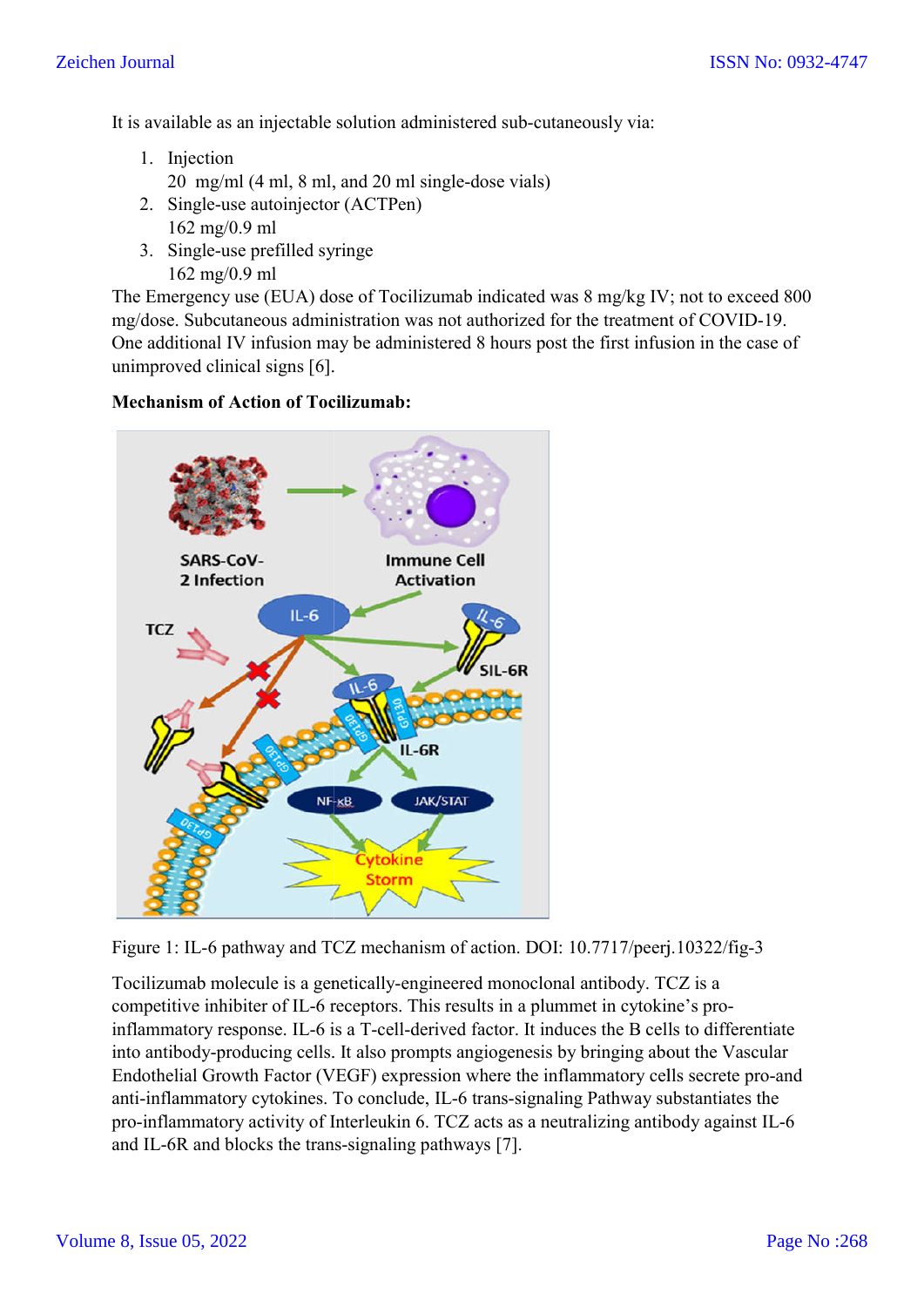

Figure 2: Responses to IL-6 release and their physiological effects. Figure 2: Responses to IL-6 release and their physiological effects.<br>Red indicates negative consequences of IL-6 increase while green designates positive ones in COVID-19. DOI: 10.7717/peerj.10322/fig 10.7717/peerj.10322/fig-2

## **RHEUMATOID ARTHRITIS HEUMATOID ARTHRITIS:**

Rheumatoid Arthritis or RA is an autoimmune disease [8]. The most predominant manifestations of RA are inflammatory arthritis of peripheral joints and cardiovascular, hematologic, neurological, and pulmonary abnormalities [9]. The treatment of RA constitutes the use of medications that defer and prevent joint deformity, called the Disease Anti-Rheumatic Drugs (DMARDs) which include Tocilizumab and Sulfasalazine [8]. 6 increase while green designates positive ones i<br>2<br>une disease [8]. The most predominant<br>ritis of peripheral joints and cardiovascular,<br>abnormalities [9]. The treatment of RA constitute<br>nt joint deformity, called the Dise

## **Role of Pharmacovigilance in COVID-19:**

The robust clinical research to develop the novel coronavirus vaccine has been plausible. Still, there are loopholes in the process that need to be checked as patient health is the priority. Pharmacovigilance activities despite clinical trials must be undertaken to address any adverse drug events [10]. The predominant issue was medicine and vaccine-related threat [11]. In the case of hydroxychloroquine, which was extensively administered but its efficacy was not proven in the case of COVID-19. It was evident that it led to inefficient control of symptoms [12] [13]. The World Health Organization took an initiative to ensure global vaccine safety.

The objective involves standardized reporting of,

- 1. Adverse events following immunization,
- 1. Adverse events following immunizatio<br>2. Adverse events of special interest [14].

# **COVID-19 (SARS-CoV--2):**

Novel coronavirus or severe acute respiratory syndrome coronavirus 2 (SARS (SARS-CoV-2) emerged as a major public health crisis and initiated a pandemic in December 2019. With its first case in Wuhan city, China, it spread globally as a life-threatening surge [15]. first case in Wuhan city, China, it spread globally as a life-threatening surge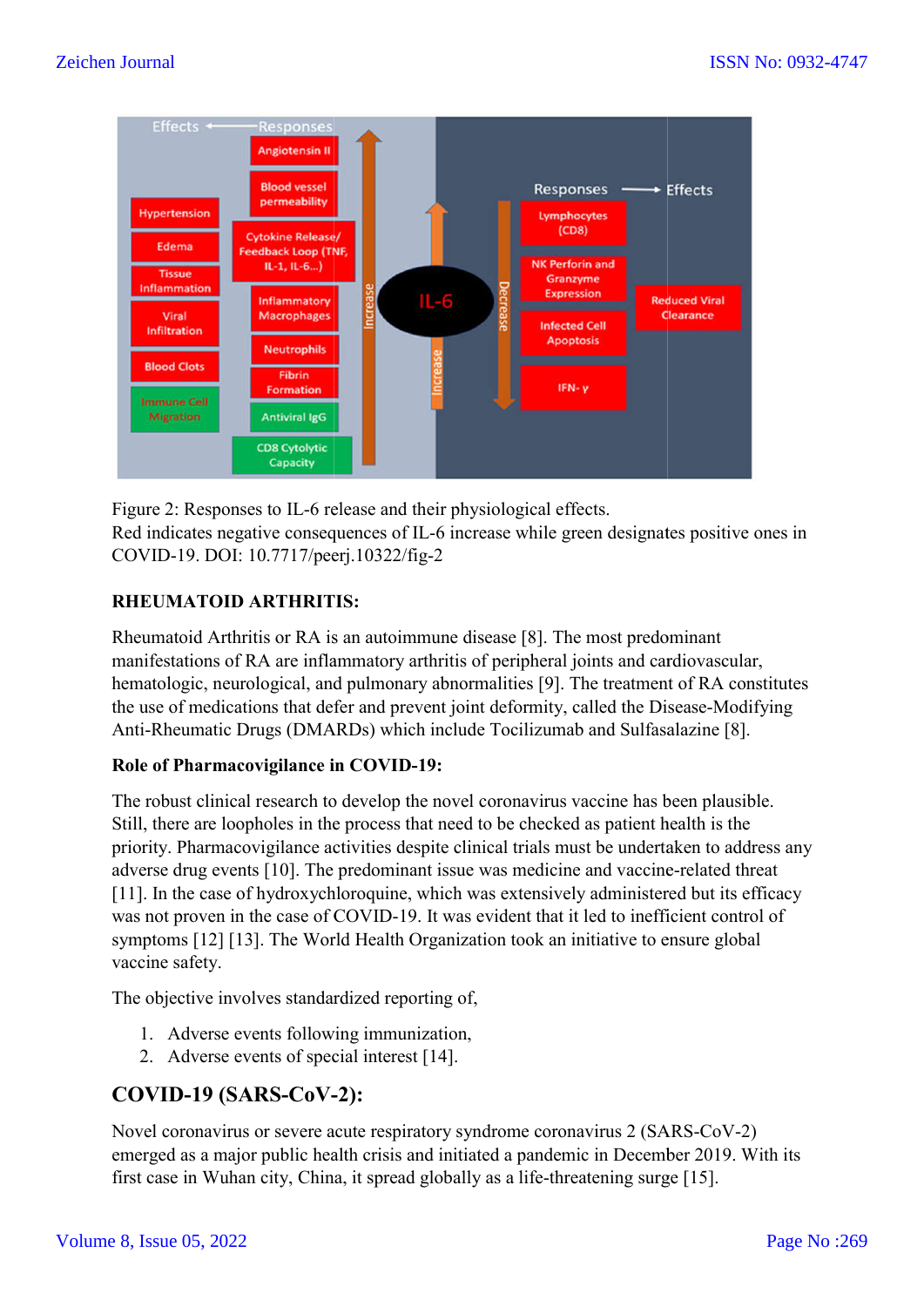The virus is communicated through inhalation of infected droplets or physical contact with infected droplets. Some symptoms observed during mild infection included fever, cough, dyspnoea, malaise, fatigue, breathlessness, loss of taste or smell, etc. Disease advanced to infected droplets. Some symptoms observed during mild infection included fever, cough,<br>dyspnoea, malaise, fatigue, breathlessness, loss of taste or smell, etc. Disease advanced to<br>pneumonia, acute respiratory distress synd severe infection cases. Several cases were asymptomatic [16-18]. COVID-19 diagnosis is based on two diagnostic methods i.e. Clinical (Radiography and Chest CT Scan) and In-vitro diagnostics (Nucleic acid amplification tests (NAATs) and serological antigen and antibodybased assays) [19-21].

#### **COVID-19 Outbreak:**

In late December 2019, various health centers in Wuhan, China witnessed a surge in severe pneumonia cases with unknown causes [22]. Several initial cases were epidemiologically associated with Huanan Seafood Wholesale Market [23] [24]. Fig.3 illustrates the timeline of the outbreak of COVID with emphasis on the major events.



Fig. 3: Timeline of key events of the COVID-19 outbreak https://www.nature.com/articles/s41579 https://www.nature.com/articles/s41579-020-00459-7#ref-CR9

#### **Indications of COVID-19:**

Variable indications are observed in COVID-19 ranging from an asymptomatic state to acute respiratory distress syndrome and finally multi-organ dysfunction [25]. The incubation period is up to 14 days from exposure with 4 4-5 days on average [26-28]. As noted by the U.S. CDC, clinical features seen in patients include-Fever or chills, myalgia, dyspnoea, sore throat, cough, congestion or runny nose, nausea or vomiting, fatigue, loss of sense of taste (anosmia) or smell (ageusia), diarrhea, and headache [29]. Acute strokes and myocardial infarctions were also reported, signifying multi-organ participation, which was ascertained in many studies [30-31]. Fever and cough were the most recorded indications as suggested by hospital data [26] [32-33]. Updated WHO interim guidance of 7th August 2020, highlighted anosmia and ageusia as COVID-19 specific [34-35]. Here, patients have ordinary or low white platelet counts, lymphopenia or thrombocytopenia, and raised C C-responsive protein levels On average, symptoms progressed to dyspnea within 5 days, hospitalization after a week and implementation, which was ascertained infarctions<br>ed, signifying multi-organ participation, which was ascertained in many<br>Fever and cough were the most recorded indications as suggested by hosp<br>J. Updated WHO interim guida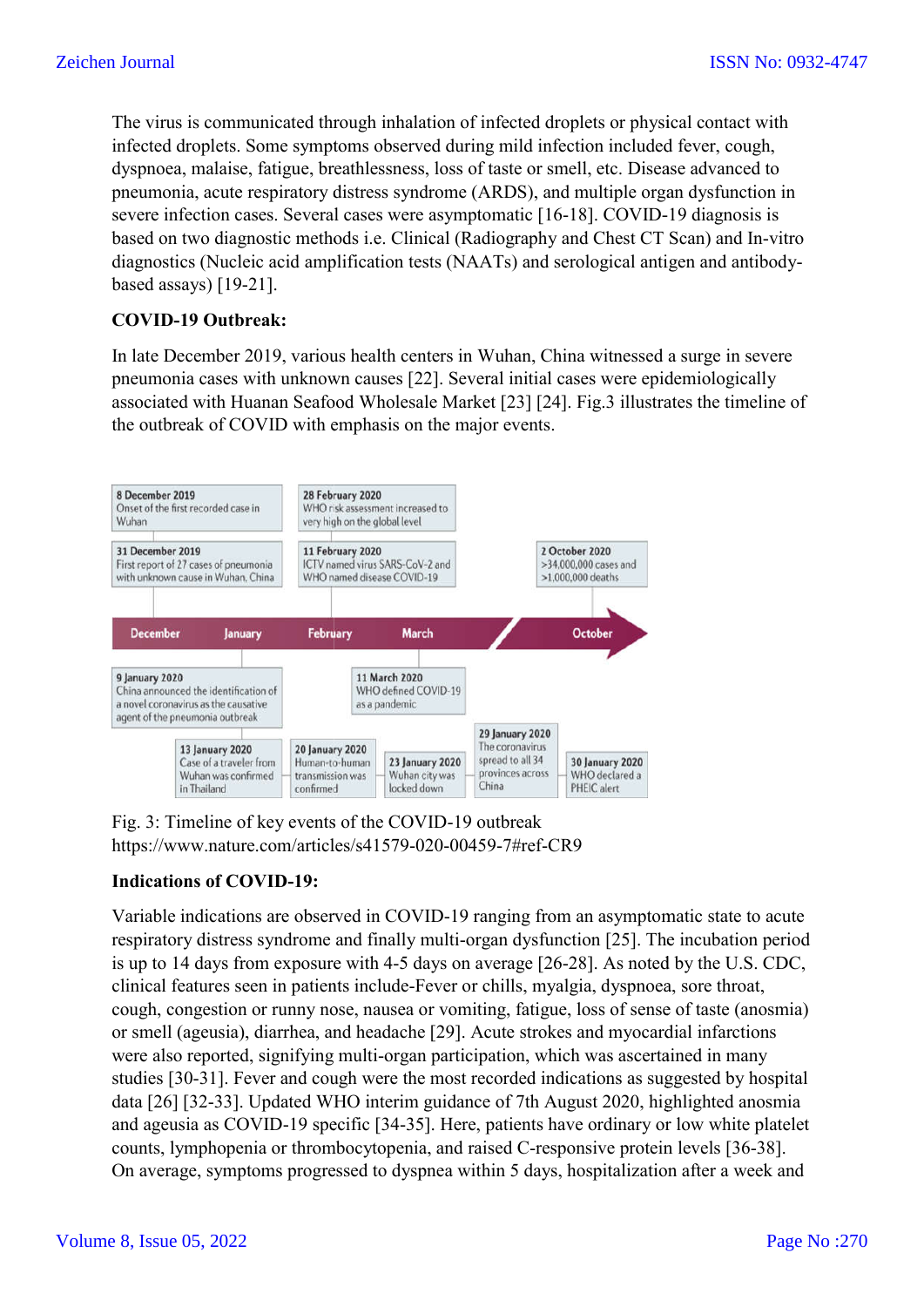ARDS developed in 8 days. Complications encountered were acute lung injury, ARDS, and shock. The average hospitalized duration was 10 days. The mortality rates were higher in the elderly and patients with comorbidities.

# **TOCILIZUMAB IN COVID-19:**

IL-6 is produced in response to tissue damage and infections, and it aids in the protection of the host by activating immunological responses and stimulating acute phase reactions. Tocilizumab, an anti-IL-6 receptor antibody, has been created because IL-6 is important in the pathophysiology of several inflammatory disorders, including infectious inflammations linked with tissue fibrosis. IL-6 binds to its receptor (IL-6R), which is exclusively found on hepatocytes and some leukocytes initiating a classical signaling pathway [39-40].

As illustrated by Fig.4, Tocilizumab blocks the IL-6-receptor, a critical cytokine that can trigger an inflammatory storm, leading to increased alveolar-capillary blood-gas exchange dysfunction, particularly decreased oxygen transport, and finally pulmonary fibrosis and organ failure. Tocilizumab has been tested for the treatment of COVID-19 due to its capacity to downregulate the immune system. Tocilizumab has been linked to improvements in inflammatory indicators, clinical response, and survival in studies [41].



Fig. 4: Mechanism of Tocilizumab in Lung Injury Int Immunopharmacol. 2020 Dec; 89: 107018. Published online 2020 Sep 16. DOI: 10.1016/j.intimp.2020.107018

Tocilizumab, in addition to the routine care patients receive for COVID-19 treatment, which includes corticosteroid therapy, was shown in clinical trials of hospitalized patients with COVID-19 to reduce the risk of death and decrease the number of time patients remained hospitalized after 28 days of follow-up. During the 28-day follow-up period, the likelihood of patients being placed on ventilators or dying was also reduced. The immune system can become hyperactive in the event of COVID-19 infection, which can lead to disease progression. SARS-COV-2 is not directly targeted by tocilizumab. The FDA has approved the emergency use of tocilizumab for the treatment of COVID-19 in selected hospitalized patients under the terms of today's EUA [42].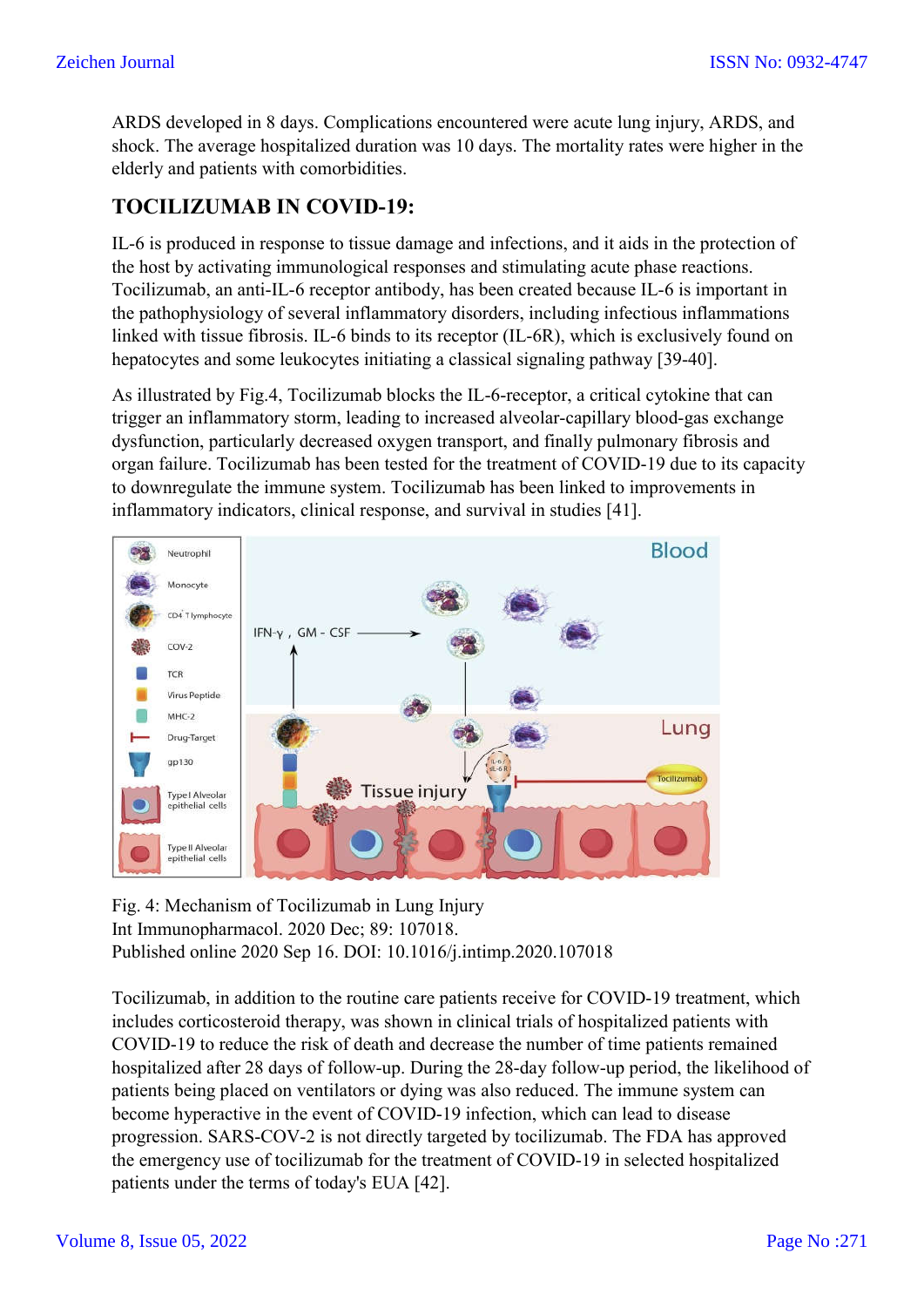On June 24, 2020, an Emergency use authorization (EUA) was issued by the FDA for the treatment of coronavirus disease 2019 (COVID-19) in hospitalized adults and paediatric patients (aged >2 years) who are receiving systemic corticosteroids and require supplemental oxygen [43].

#### **Side Effects, ADRs, and ADEs of Tocilizumab:**

They can be divided into four categories:

- 1) Common side effects Respiratory tract Infections, Headaches, Hypertension, and an increase in liver enzymes.
- 2) Injection Site Reactions Rashes, Redness, Swelling, Itching
- 3) Associated Serious Infection Tuberculosis, Sepsis, and Fungal Infection
- 4) Side effects reported in studies Hypersensitivity Reactions, Developed cancer, Reactivation of Herpes Zoster, Gastrointestinal Perforation in patients with diverticulitis [44].

#### **Ethics Statement:**

## **PROJECT STUDY**

The survey was conducted with a perspective to know the awareness, knowledge, and application methods of Pharmacovigilance in the group of respondents consisting of medical professionals from India as well as abroad. This is because, during the pandemic, they were on the front line and were generally the ADRs/ AEs respondents. They also received training to accurately diagnose and report ADRs and AEs. They play an important role in the interaction between clinical departments and patients. They are also a valuable source of ADR compilation, analysis, and reporting.

## **MATERIALS**

#### **STUDY CENTRE**

The study was conducted at the School of Pharmacy, Devi Ahilya Vishwavidyalaya, Indore, M.P which is an educational center with comprehensive facilities for education, and research, and the institute provides full-time graduate, postgraduate and doctoral courses in Pharmacy.

## **STUDY DESIGN**

A retrospective cohort study was carried out to determine awareness and need for Pharmacovigilance among healthcare professionals.

## **STUDY DURATION**

This study was conducted for 20 days (APRIL 14 - MAY 4).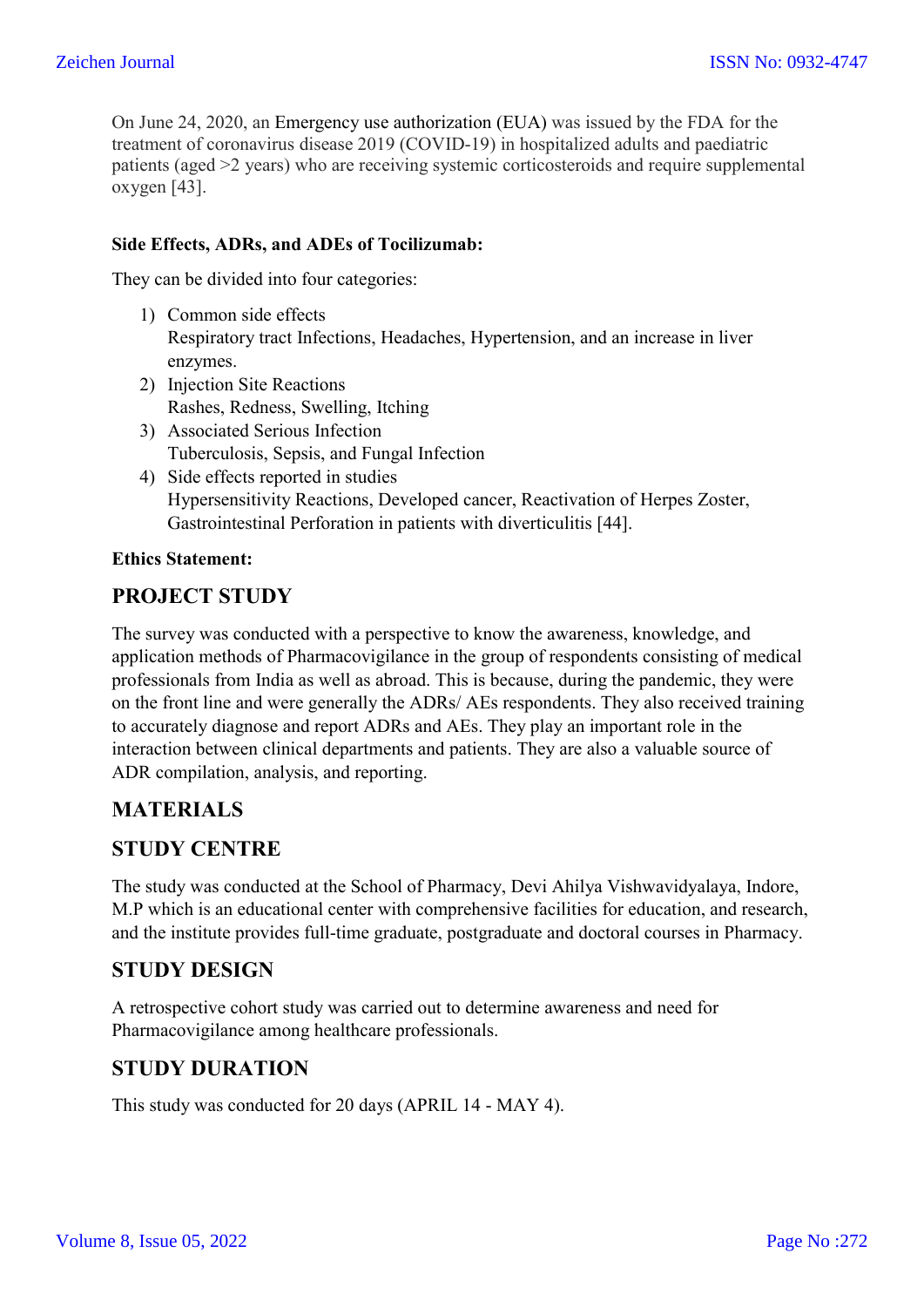# **STUDY POPULATION**

The survey questionnaire was distributed to approx. 120 healthcare professionals. However, the total numbers of respondents were 105.

# **STUDY TOOLS**

The questionnaire was prepared after an extensive literature review and discussion with mentors and colleagues. The survey questions were analyzed and the response was calculated in data percentage.

# **DISTRIBUTION AND COLLECTION OF DATA**

The questionnaire was surfaced online using Google forms and was subsequently distributed to various medical centers all over India as well as abroad. The objectives of the study were briefed and the respondents were asked to fill up the survey.

## **RESULTS**

## **GENERAL INFORMATION**

In this study, we evaluated the awareness, knowledge, and application methods of pharmacovigilance among medical professionals as respondents. Out of 120 professionals, 105 doctors participated in the study.

# **QUESTIONS ON THE STUDY ON THE ROLE OF PHARMACOVIGILANCE AND BENEFIT BENEFIT-RISK ASSESSMENT OF THE DRUG TOCILIZUMAB USED IN COVID COVID-19 PATIENTS: ISSN No: 0932-4747**<br> **RISK 1922-4747**<br> **RIGUARE 1923-4747**<br> **RIGUARE 1924 and the response was calculated<br>
<b>PATA**<br> **RISK**<br> **RISK ASSESSMENT OF<br>
RISK ASSESSMENT OF<br>
VID-19 PATIENTS:**

The findings from our study indicate that: -

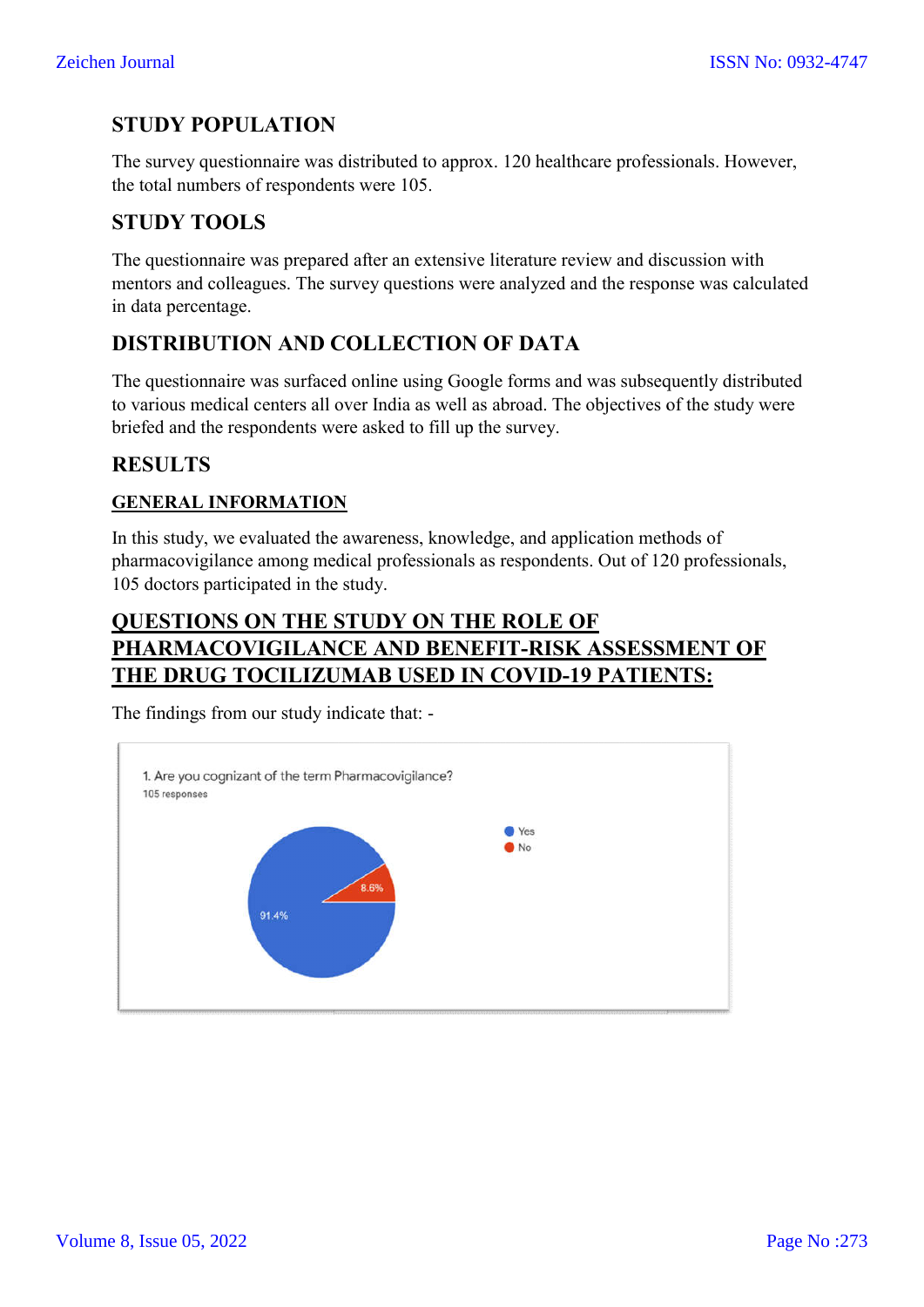



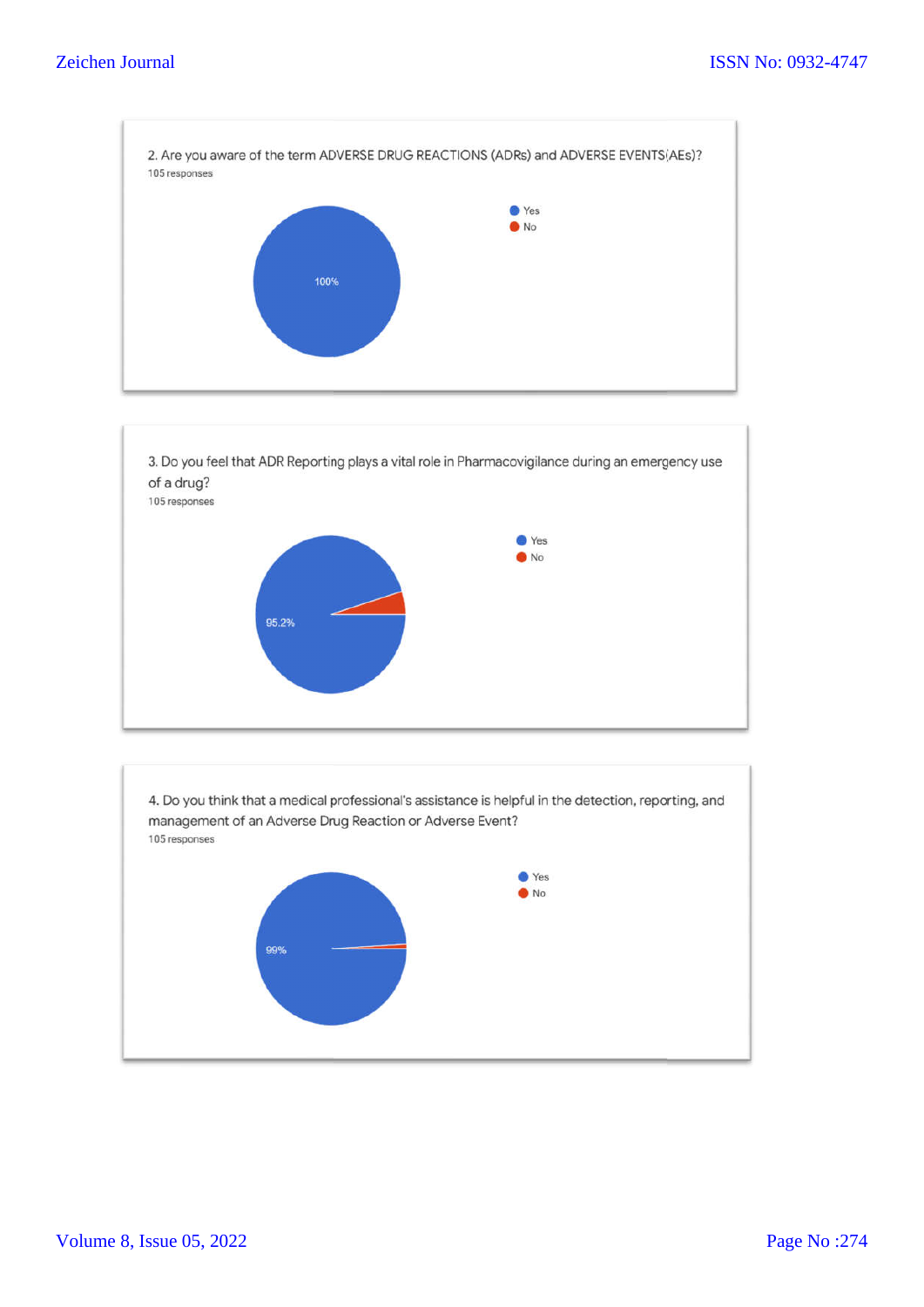

6. Are you aware that Tocilizumab is an immunosuppressant (IL-6 receptor blocker) and was used in COVID-19 in the case of multiple organ failure? 105 responses



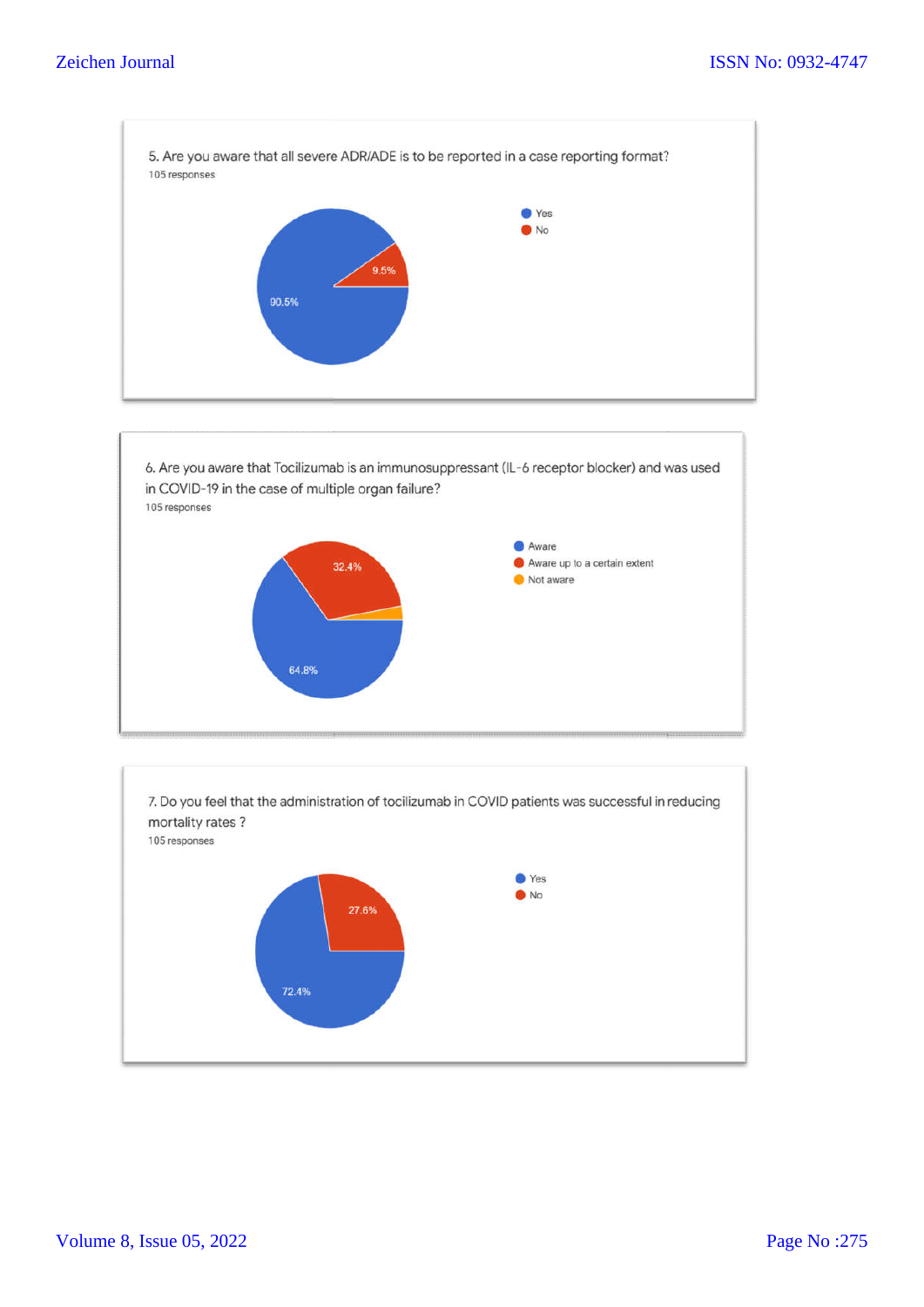#### Zeichen Journal





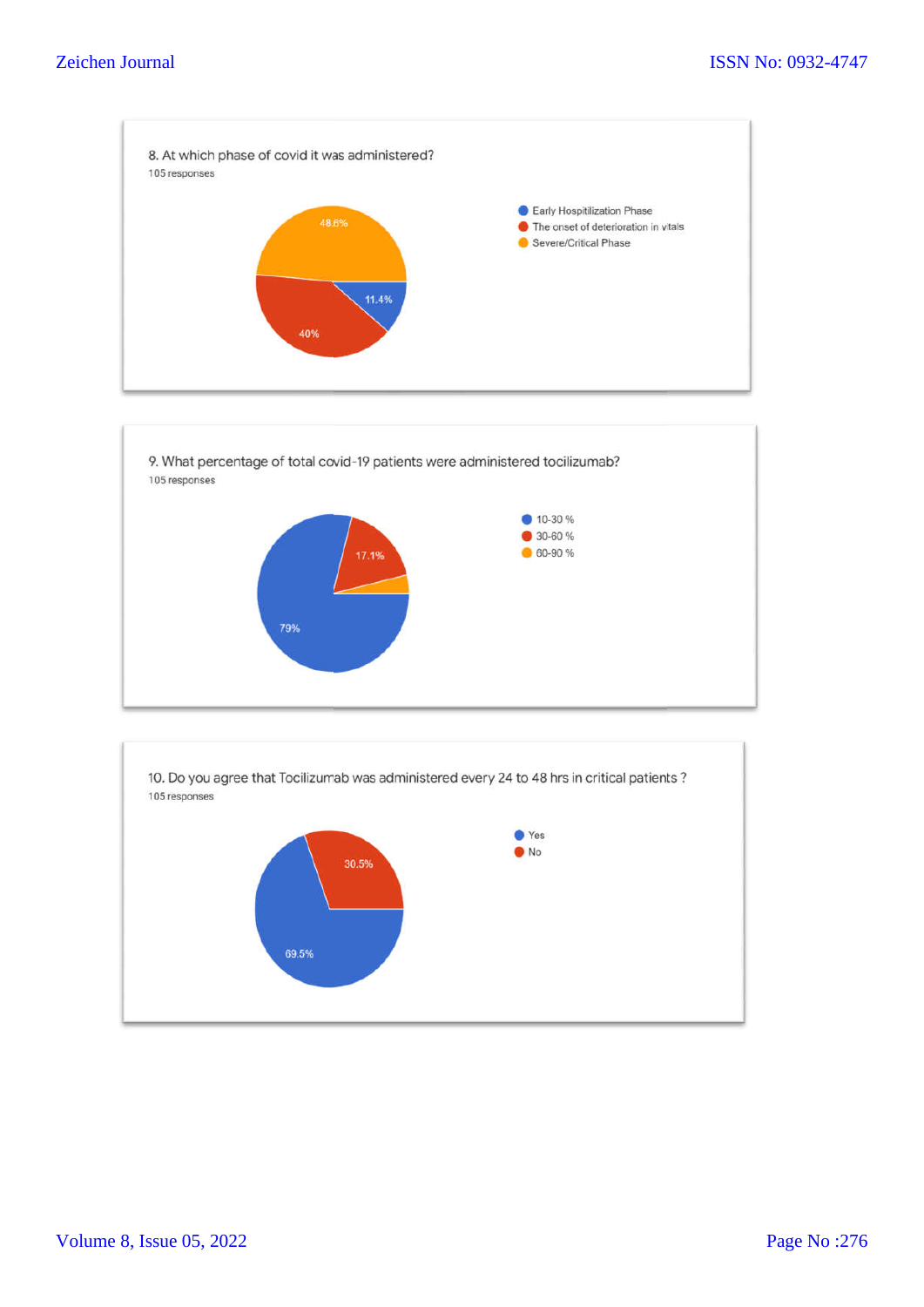

12. Do you think that there was a high risk of contraindication from Tocilizumab in patients with underlying comorbidities like Cardiovascular Disease, Diabetes, and Liver Dysfunction? 105 responses



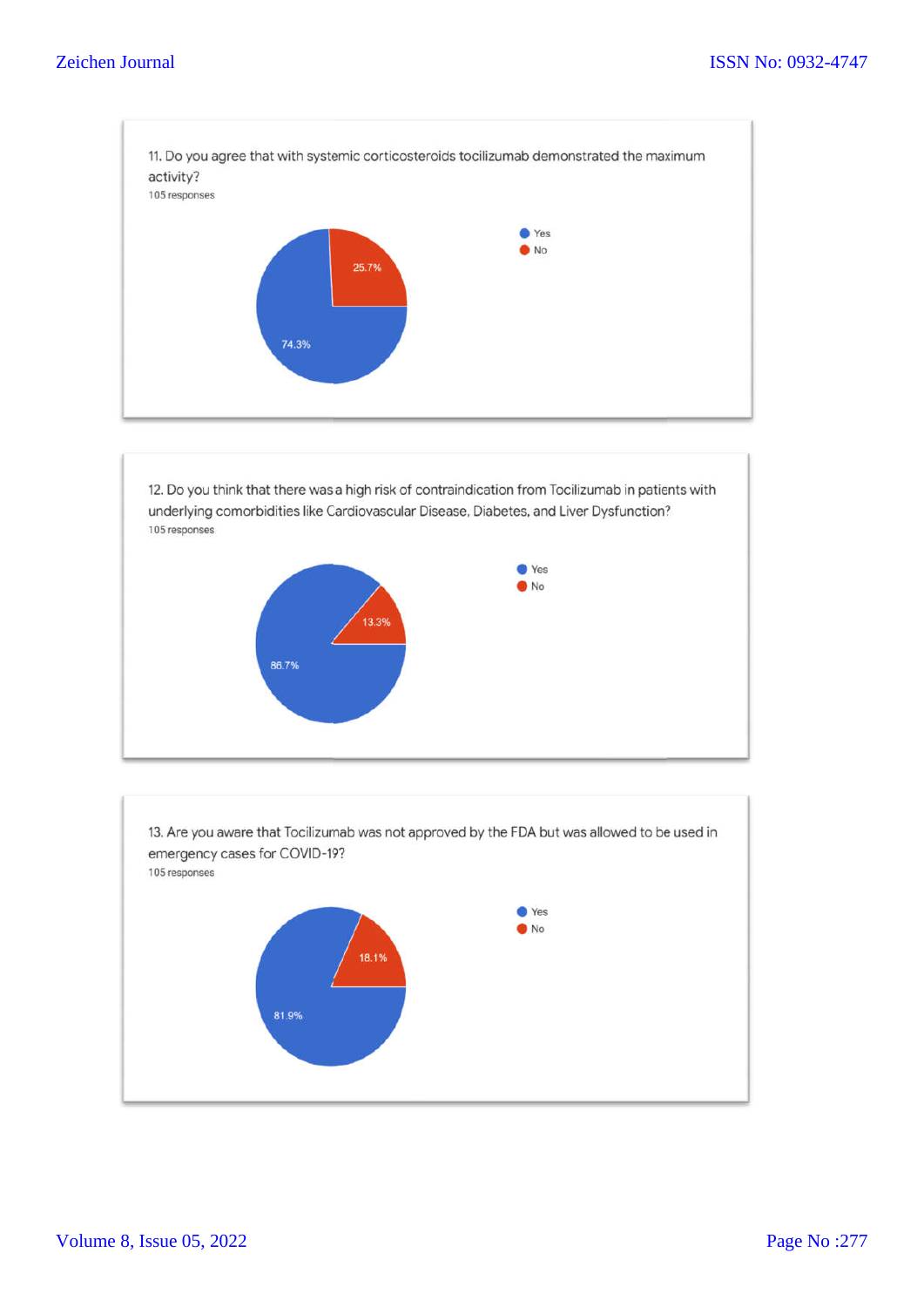14. Do you agree that the following side effects: Hypertension, Fungal Infection(Mucormycosis), Gastrointestinal Perforation, and Hypersensitivity ...dministration of tocilizumab in COVID-19 patients? 105 responses ● Yes  $\bullet$ No 27.6% 72.4%



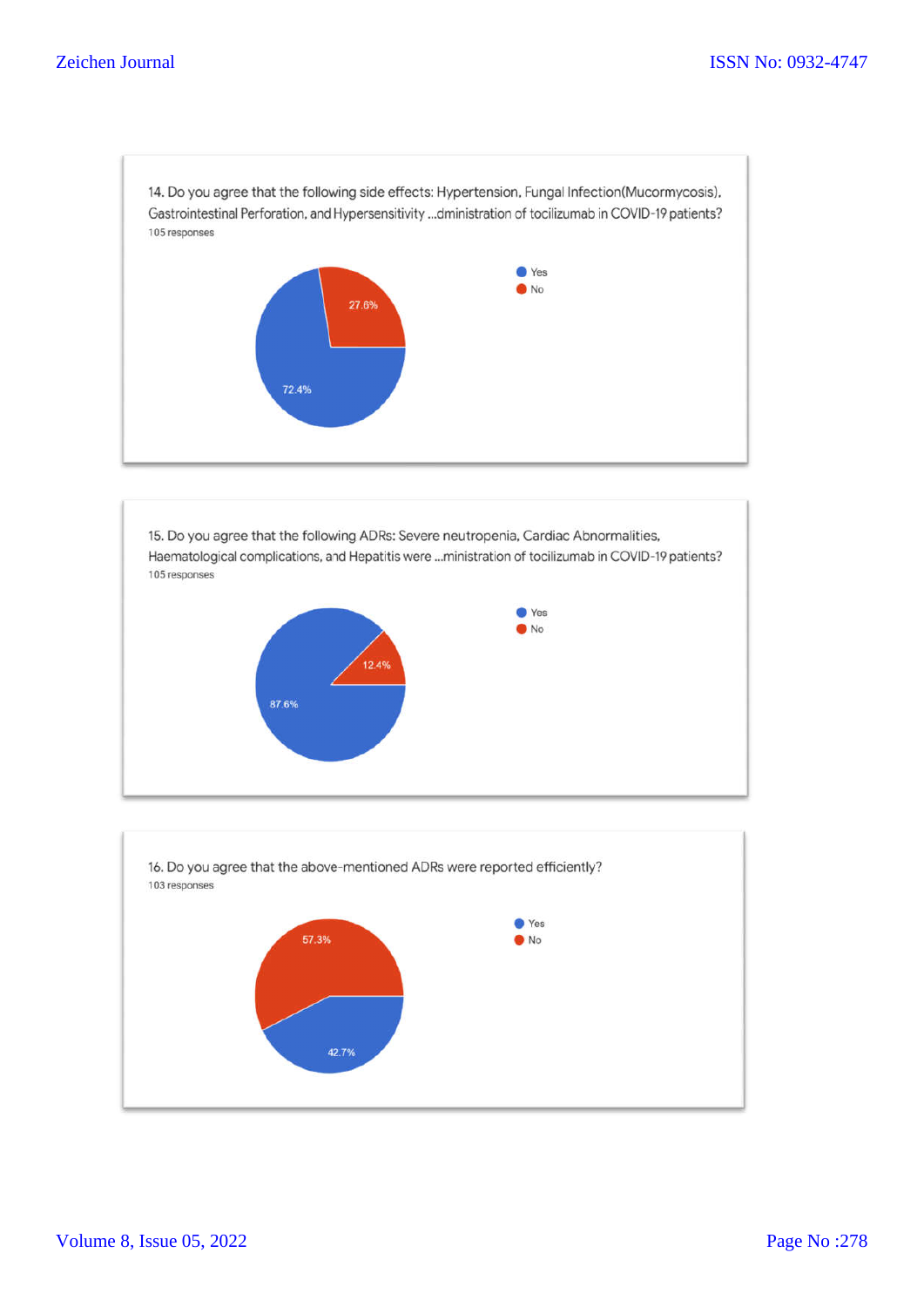



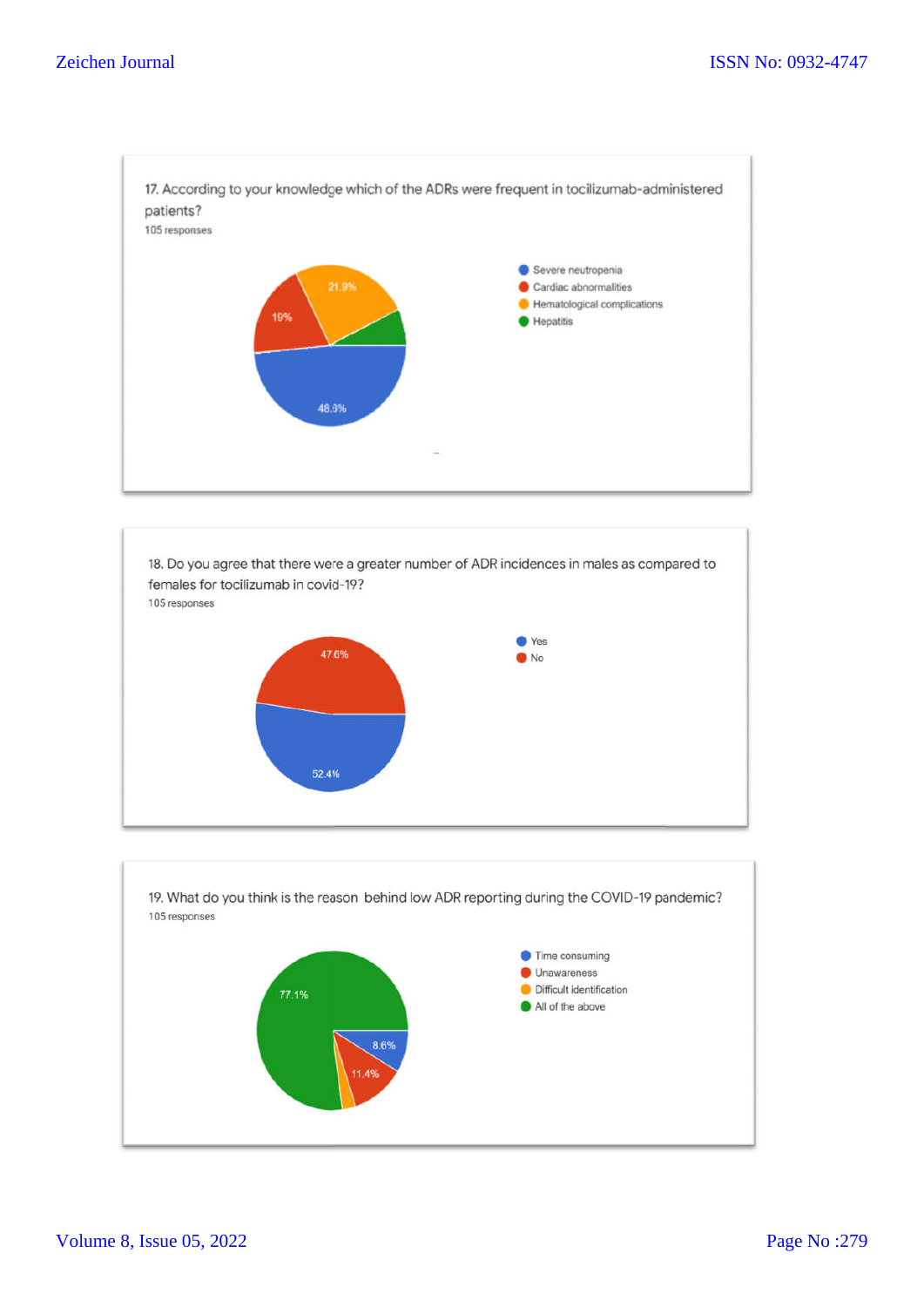

# **DISCUSSION**

In this study, we evaluated the benefit and risks associated with the immunosuppressant drug, TOCILIZUMAB administered during the COVID-19 pandemic. It was accomplished by In this study, we evaluated the benefit and risks associated with the immunosuppressant drug, TOCILIZUMAB administered during the COVID-19 pandemic. It was accomplished by assessing the cognizance of the medical profession behind choosing this group was that they were the front-line workers during the pandemic and the primary link between the patient and the medication for its prescription and and the primary link between the patient and the medication for its prescription and<br>administration. They play a vital role in ADR identification, analysis, and reporting. Our research illustrates that 91.4 % of our study group knew the term 'Pharmacovigilance', and research illustrates that 91.4 % of our study group knew the term 'Pharmacovigilance', and<br>significantly all of them knew about the Adverse Drug Reactions and Adverse Events. 95.2 % of the respondents felt that ADR reporting plays an essential role in Pharmacovigilance. Also, of the respondents felt that ADR reporting plays an essential role in Pharmacovigilance. Also, 90.5 % of participants were aware that ADR/ADE is to be reported in a case reporting format.

About 64.8 % of respondents were aware of the drug Tocilizumab is an immunosuppressant and was used in COVID-19 in the case of multiple organ failure. Almost a quarter of the study group believed that administration of tocilizumab in COVID patients gave positive results in reducing mortality rates. It is evident from the study that this drug was administered results in reducing mortality rates. It is evident from the study that this drug was administered<br>in severe cases. 79 % of respondents believed that tocilizumab was administered in 10-30 % of the patients admitted for COVID. 69.5 % of medica; professionals agreed that tocilizumab was administered every 24-48 hours as indicated by the WHO. 74.3 % of people were in favor of the statement that tocilizumab demon was administered every 24-48 hours as indicated by the WHO. 74.3 % of people were in was administered every 24-48 hours as indicated by the WHO. 74.3 % of people were favor of the statement that tocilizumab demonstrated maximum activity with systemic corticosteroids as prescribed by the WHO in combination therapy. Maximum medical professionals felt tocilizumab was risky for patients with underlying comorbidities like professionals felt tocilizumab was risky for patients with underlying comorbidities like<br>cardiovascular disease, diabetes, and liver dysfunction. 81.9 % of people in the study group knew that this drug was not approved by the FDA but was allowed to be used in emergency cases. 87.6 % of professionals agreed that ADRs like severe neutropenia, cardiac cases. 87.6 % of professionals agreed that ADRs like severe neutropenia, cardiac<br>abnormalities, hematological complications, and hepatitis were observed post-administration with severe neutropenia being reported the highest. Maximum medical professionals believed that the above-mentioned ADRs were not reported efficiently due to the time-consuming that the above-mentioned ADRs were not reported efficiently due to the time process, unawareness among the group, and difficult identification. It was also apparent that 19 in the case of multiple organ failure. Almost a quarter of t<br>administration of tocilizumab in COVID patients gave posit<br>lity rates. It is evident from the study that this drug was admin<br>respondents believed that tociliz ISSN No: 0932-4747<br>
of tocilizumab outweigh the risk associated with it for<br>  $\bullet$  vs<br>  $\bullet$  vs<br>  $\bullet$  vs<br>  $\bullet$  vs<br>  $\bullet$  vs<br>  $\bullet$  vs<br>  $\bullet$  vs<br>  $\bullet$  vs<br>  $\bullet$  vs<br>  $\bullet$  vs<br>  $\bullet$  vs<br>  $\bullet$  vs<br>  $\bullet$  vs<br>  $\bullet$  vs<br>  $\bullet$  vs<br>  $\bullet$  vs<br>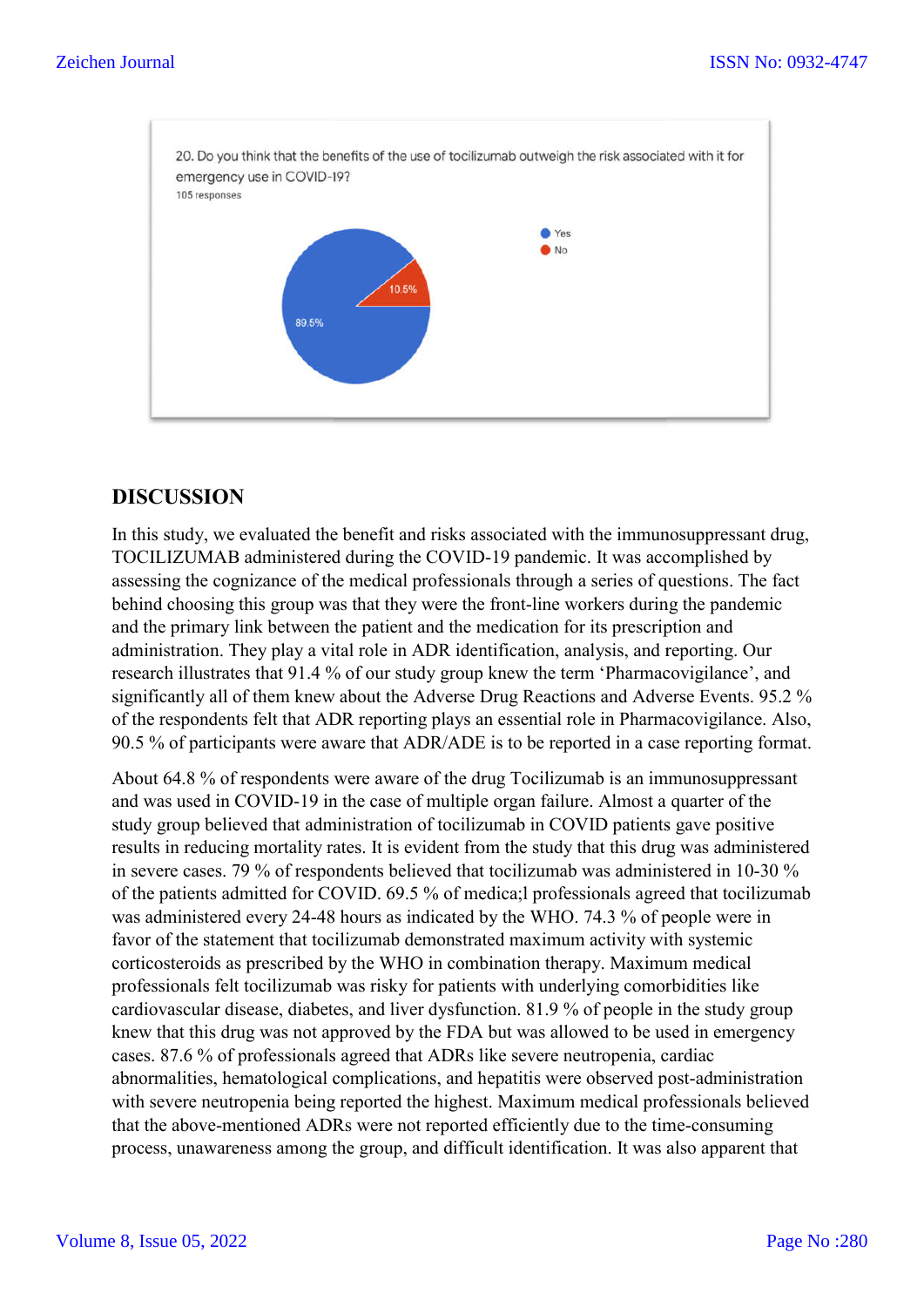52.4 % of respondents believed that the ADR incidences were more in males as compared to females.

Finally, 89.5 % of medical professionals were in favor of the statement that the benefits of the use of tocilizumab outweigh the risk associated with it for emergency use in COVID-19.

Our observations indicate that maximum medical professionals were aware of pharmacovigilance and its importance in ADR reporting. However, ADR reporting in India is still wanting and serious steps should be taken to enhance it. These measures include efficient decentralization of pharmacovigilance cells at the district level. These cells should be integrated on a central level for an efficient ADR database for the country.

Pharmacovigilance awareness programs should be held during internships, in training programs in industries, and at professional institutions to enhance the workforce for surveillance and reporting. A post-discharge team should be appointed in hospitals to keep a check on the long-term side effects of medications on patients. More and more awareness programs should be conducted for the general public for efficient ADR reporting which they can be a part of. Additionally, medical professionals should advise the patient to take precautions and report the adverse reactions to them firsthand if found. These measures would aid the Pharmacovigilance Programme of India in achieving maximum ADR reporting.

| <b>S. NO.</b> | <b>STATEMENT</b>                                                                                                                                                    | <b>YES</b>                  | N <sub>O</sub> |
|---------------|---------------------------------------------------------------------------------------------------------------------------------------------------------------------|-----------------------------|----------------|
| 1.            | Are you cognizant of the term Pharmacovigilance?                                                                                                                    | 91.4 %                      | $8.6\%$        |
| 2.            | Are you aware of the term ADVERSE DRUG<br><b>REACTIONS (ADRs) and ADVERSE</b><br>EVENTS(AEs)?                                                                       | $100\%$                     |                |
| 3.            | Do you feel that ADR Reporting plays a vital role<br>in Pharmacovigilance during an emergency use of<br>a drug?                                                     | 95.2 %                      | 4.8%           |
| 4.            | Do you think that a medical professional's<br>assistance is helpful in the detection, reporting,<br>and management of an Adverse Drug Reaction or<br>Adverse Event? | 99 %                        | $1\%$          |
| 5.            | Are you aware that all severe ADR/ADE is to be<br>reported in a case reporting format?                                                                              | $90.5\%$                    | $9.5\%$        |
| 6.            | Are you aware that Tocilizumab is an<br>immunosuppressant (IL-6 receptor blocker) and<br>was used in COVID-19 in the case of multiple                               | 64.8%<br>a.<br>32.4 %<br>b. |                |

# **SUMMARY**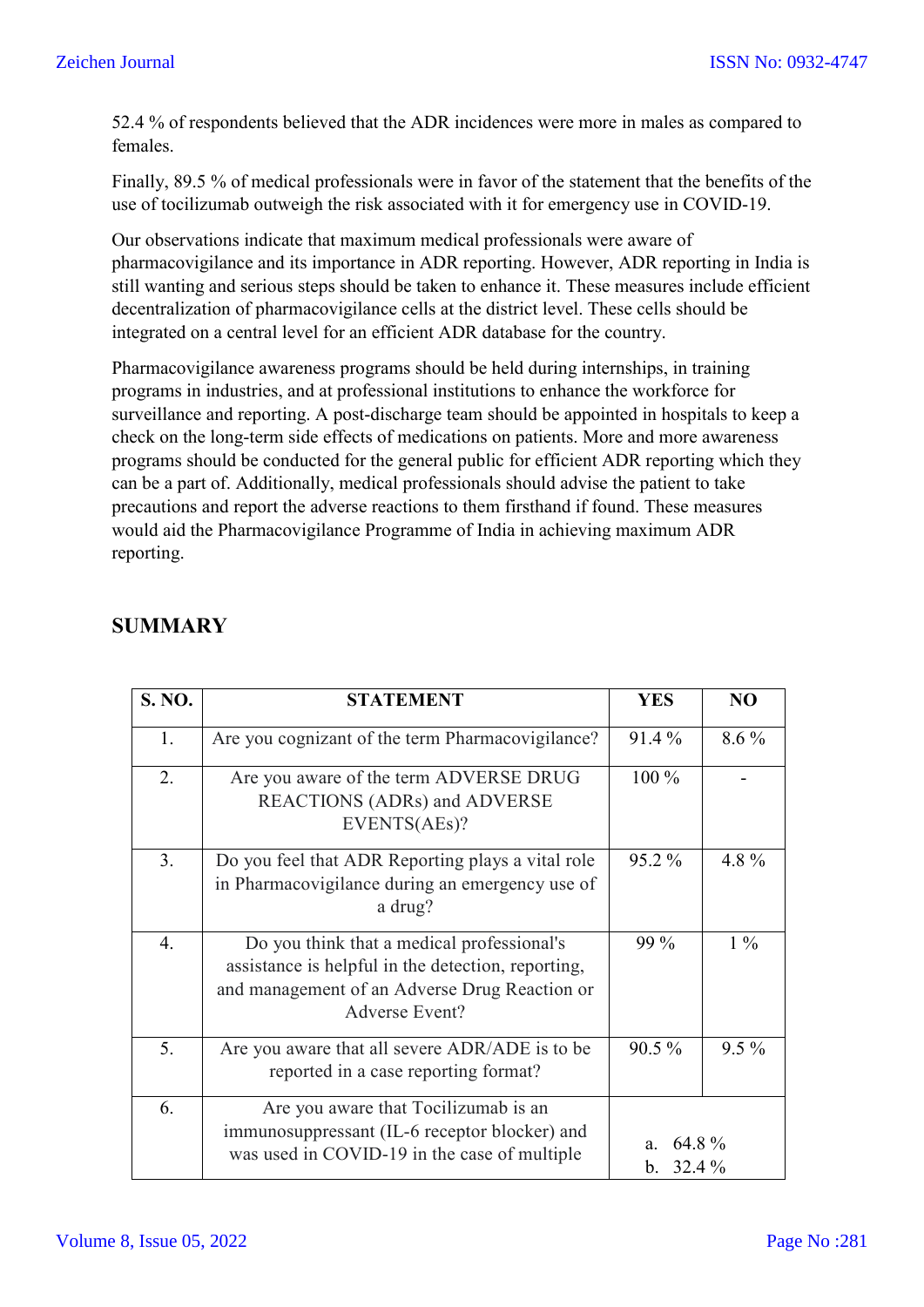|     | organ failure?                                                                                                                                                                                                                        | c. $2.8\%$                                                      |        |
|-----|---------------------------------------------------------------------------------------------------------------------------------------------------------------------------------------------------------------------------------------|-----------------------------------------------------------------|--------|
|     | Aware<br>a.<br>b. Aware up to a certain extent<br>c. Not Aware                                                                                                                                                                        |                                                                 |        |
| 7.  | Do you feel that the administration of tocilizumab<br>in COVID patients was successful in reducing<br>mortality rates?                                                                                                                | 72.4 %                                                          | 27.6 % |
| 8.  | At which phase of covid it was administered?                                                                                                                                                                                          |                                                                 |        |
|     | <b>Early Hospitalization Phase</b><br>a.<br>b. The onset of deterioration in vitals<br>Severe/Critical Phase<br>$c_{\cdot}$                                                                                                           | a. 11.4 %<br>40 %<br>$\mathbf{b}$ .<br>48.6 %<br>$c_{\cdot}$    |        |
| 9.  | What percentage of total covid-19 patients were<br>administered tocilizumab?<br>$10-30%$<br>a.<br>30-60 $%$<br>b.<br>60-90 %<br>$\mathbf{c}$ .                                                                                        | 79 %<br>a.<br>17.1%<br>$\mathbf{b}$ .<br>$3.9\%$<br>$c_{\cdot}$ |        |
| 10. | Do you agree that Tocilizumab was administered<br>every 24 to 48 hrs in critical patients?                                                                                                                                            | 69.5 %                                                          | 30.5 % |
| 11. | Do you agree that with systemic corticosteroids<br>tocilizumab demonstrated the maximum activity?                                                                                                                                     | 74.3 %                                                          | 25.7%  |
| 12. | Do you think that there was a high risk of<br>contraindication from Tocilizumab in patients with<br>underlying comorbidities like Cardiovascular<br>Disease, Diabetes, and Liver Dysfunction?                                         | 86.7%                                                           | 13.3 % |
| 13. | Are you aware that Tocilizumab was not approved<br>by the FDA but was allowed to be used in<br>emergency cases for COVID-19?                                                                                                          | $81.9\,\sqrt{6}$                                                | 18.1 % |
| 14. | Do you agree that the following side effects:<br>Hypertension, Fungal Infection (Mucormycosis),<br>Gastrointestinal Perforation, and Hypersensitivity<br>were caused after the administration of<br>tocilizumab in COVID-19 patients? | 72.4 %                                                          | 27.6 % |
| 15. | Do you agree that the following ADRs: Severe<br>neutropenia, Cardiac Abnormalities,<br>Haematological complications, and Hepatitis were<br>observed post the administration of tocilizumab in<br>COVID-19 patients?                   | 87.6 %                                                          | 12.4 % |
| 16. | Do you agree that the above-mentioned ADRs                                                                                                                                                                                            | 42.7 %                                                          | 57.3 % |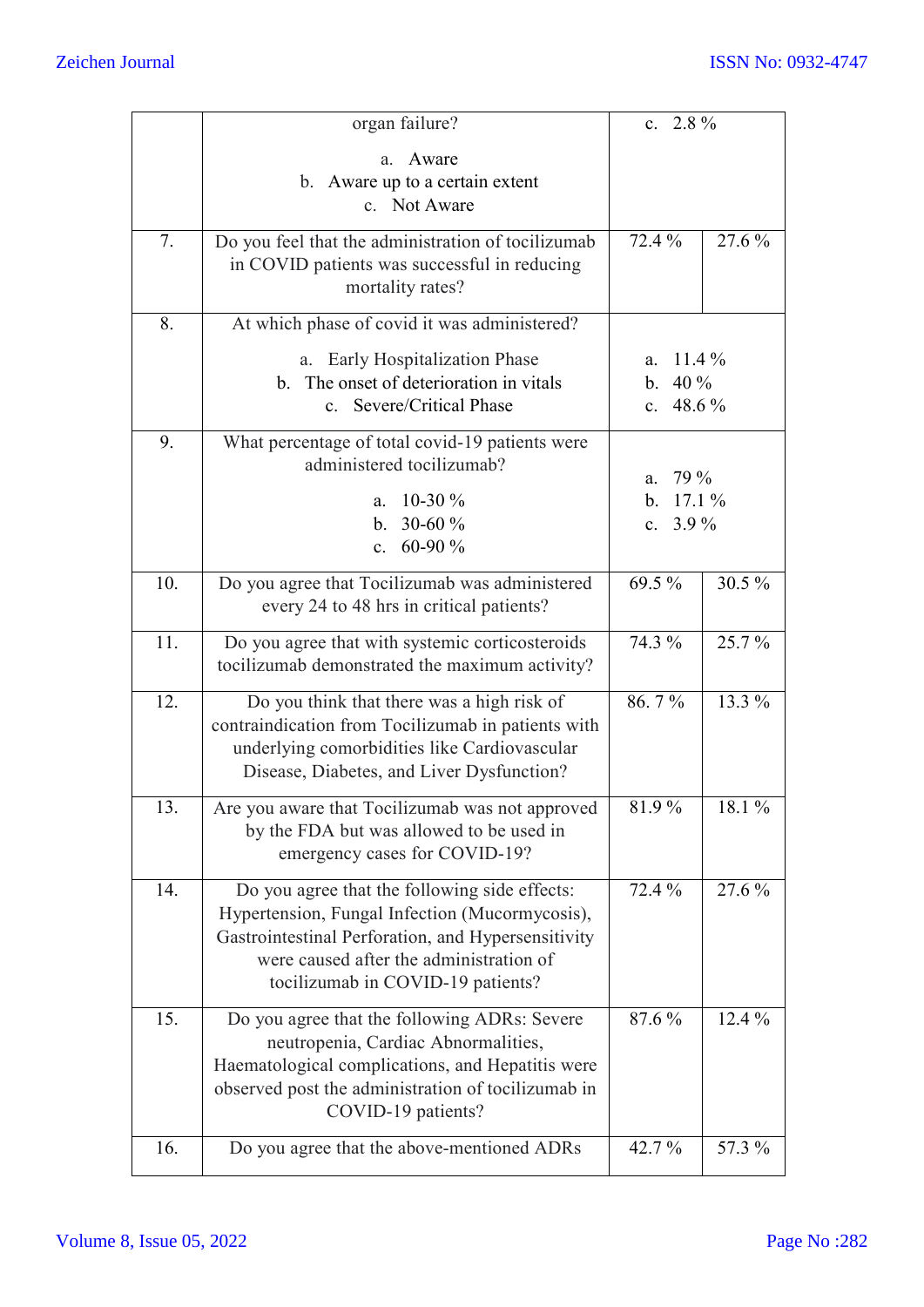|     | were reported efficiently?                                                                                                                                                                                        |                                                          |          |
|-----|-------------------------------------------------------------------------------------------------------------------------------------------------------------------------------------------------------------------|----------------------------------------------------------|----------|
| 17. | According to your knowledge which of the ADRs<br>were frequent in tocilizumab-administered<br>patients?<br>Severe neutropenia<br>a.<br>b. Cardiac abnormalities<br>c. Hematological complications<br>d. Hepatitis | a. $48.6\%$<br>$19\%$<br>b.<br>c. $21.9\%$<br>d. $10.55$ |          |
| 18. | Do you agree that there were a greater number of<br>ADR incidences in males as compared to females<br>for tocilizumab in covid-19?                                                                                | 52.4 %                                                   | 47.6 %   |
| 19. | What do you think is the reason behind low ADR<br>reporting during the COVID-19 pandemic?<br>a. Time consuming<br>b. Unawareness<br>c. Difficult identification<br>d. All of the above                            | a. $8.6\%$<br>b. $11.4\%$<br>c. $2.9\%$<br>d. $77.1\%$   |          |
| 20. | Do you think that the benefits of the use of<br>tocilizumab outweigh the risk associated with it<br>for emergency use in COVID-19?                                                                                | 89.5 %                                                   | $10.5\%$ |

# **CONCLUSION**

To conclude, 89.5 % of respondents in the survey conducted were in favor of the statement that the benefits of the use of tocilizumab outweigh the risk associated with it for emergency use in COVID-19. This depicted that medical professionals have a fundamental knowledge of Pharmacovigilance and the importance of ADR reporting. However, there is a dire need for systematic and efficient reporting and analysis of ADRs. This would pave the way to measure the co-morbidities and casualties associated with a particular medication. It would help in primary studies of ADR by effective and correct data generation and review. More emphasis should be put on the awareness programs for the target groups and extensive training should be conducted for the concerned professionals. From a future perspective, our study could be used to evaluate the benefits and risks associated with the use of tocilizumab in COVID19 and the ADRs occurring with it.

# **ACKNOWLEDGEMENT:**

We would like to express our heartfelt gratitude towards our esteemed institution, School of Pharmacy, Devi Ahilya Vishwavidyalaya, and our Head of Department, for providing us with this felicitous opportunity to work on this project entitled" A study on Role of Pharmacovigilance and Benefit-Risk Assessment of the drug Tocilizumab used in COVID-19 patients ". In addition, we would like to thank our project mentor, for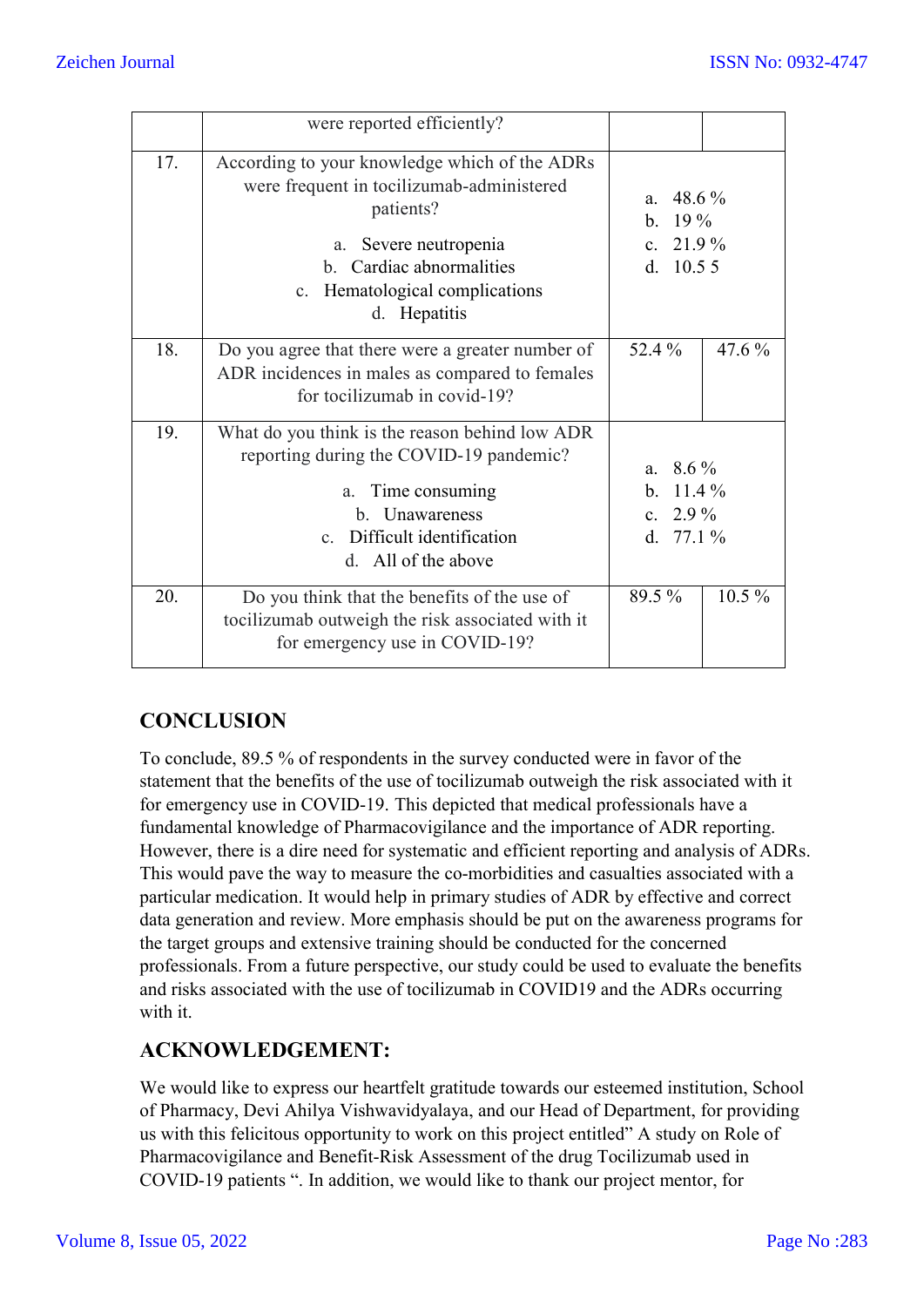entrusting us with this. We would like to thank all the medical professionals from various states of India as well as from U.S and Canada who participated in our survey by taking out some time from their busy schedules and abetted us to gain insight regarding our project.

## **LIST OF ABBREVIATIONS:**

WHO: World Health Organisation FDA: Food and Drug Administration ADR: Adverse Drug Reactions AE: Adverse Events SARS: Severe Acute Respiratory Syndrome EUA: Emergency Use Authorization DMARD: Disease-Modifying Antirheumatic Drugs IL-6: Interleukin 6 VEGF: Vascular Endothelial Growth Factor RA: Rheumatoid Arthritis CDC: Centre for Disease Control and Prevention ARDS: Acute Respiratory Distress Syndrome NAAT: Nucleic Acid Amplification Test

## **REFERENCES:**

- 1. https://www.who.int/teams/regulation-prequalification/regulation-andsafety/pharmacovigilance
- 2. Mantasha Sultan, Divya Kukreja, Aditi Vyas, Shweta Thakur, Pooja Singh and Dr. Masheer A. Khan, A study on awareness about "Adverse drug reaction & Pharmacovigilance Practices" among Medical students, World Journal of Pharmacy and Pharmaceutical Sciences, Vol.10, Issue 1, 288-299, 2021, ISSN 2278-4357.
- 3. Masheer A. Khan, Kriti Shrivastava, Neeta Chhabra, Priyal Jain, Priyanka Parmar And Tasneem Singaporewala, "A Study on the awareness of Vaccine Pharmacovigilance and its need during COVID-19 pandemic among some Medical Students, Pharmacy Students and Healthcare Professionals" Zeichen Journal, Volume 7, Issue 8, 2021, Page No. 284-303, ISSN: 0932-4747, UGC CARE Group II Journal (Scopus Indexed)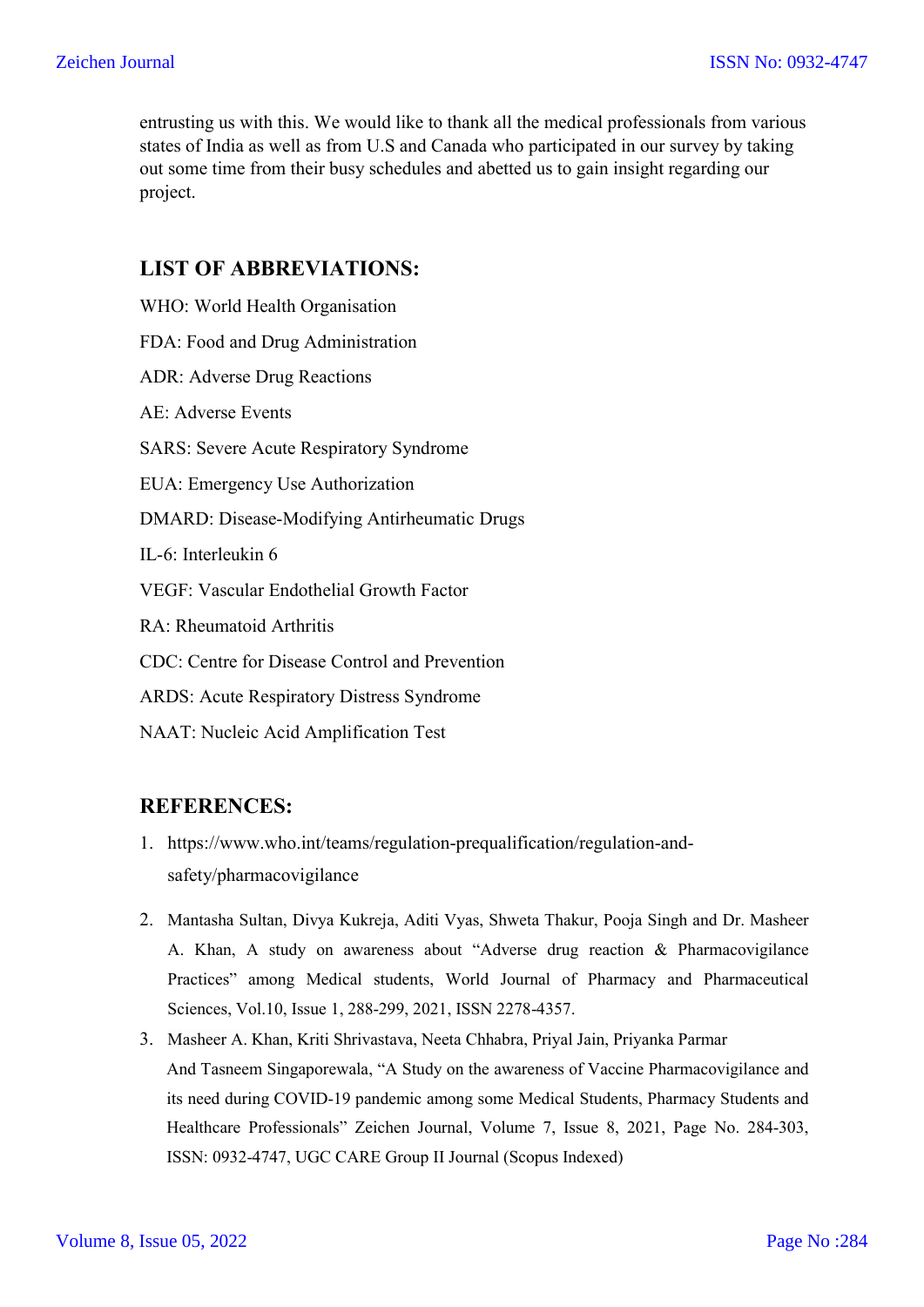- 4. https://www.rxlist.com/actemra-drug.htm
- 5. Markus Harwart (2008). "Die Entwicklung von Tocilizumab" [The development of tocilizumab] (in German). Krankenpflege-Journal. Archived from the original on 15 October 2018. Retrieved 30 April 2016.
- 6. https://reference.medscape.com/drug/actemra-tocilizumab-999419
- 7. https://www.ncbi.nlm.nih.gov/pmc/articles/PMC5612212/
- 8. https://www.cdc.gov/arthritis/basics/rheumatoid-arthritis.html
- 9. Mohan Harsh, Textbook of Pathology, Jaypee Brothers Publications, 6th edition, Pg-851-852
- 10. Desai MK. Pharmacovigilance and assessment of drug safety reports during COVID 19. Perspect Clin Res. 2020 Jul-Sep;11(3):128-131. DOI: 10.4103/picr.PICR\_171\_20. Epub 2020 Jul 6. PMID: 33033703; PMCID: PMC7513786.
- 11. World Health Organization (2020). Risk Communication and Community Engagement Readiness and Response to Coronavirus Disease (COVID-19)
- 12. Liu, M., Caputi, T. L., Dredze, M., Kesselheim, A. S., and Ayers, J. W. (2020). Internet Searches for Unproven COVID-19 Therapies in the United States. JAMA Intern. Med. 180 (8), 1116–1118. Doi:10.1001/jamainternmed.2020.1764
- 13. Niburski, K., and Niburski, O. (2020). Impact of Trump's Promotion of Unproven COVID-19 Treatments on social media and Subsequent Internet Trends: Observational Study. J. Med. Internet Res. 22 (11), e20044. Doi:10.2196/20044
- 14. Report of the 7th global vaccine safety initiative (GVSI) meeting. [cited 2021 Mar 24]. Available from: https://www.who.int/publications/i/item/WHO-MVP-EMP-SAV-2019.01
- 15. Wang Chen, Horby Peter W, Hayden Frederick G, Gao George F. A novel coronavirus outbreak of global health concern. The Lancet. 2020;395(10223):470– 473. DOI: 10.1016/S0140-6736(20)30185-9.

https://www.ncbi.nlm.nih.gov/pmc/articles/PMC7090728/

- 16. Guan W, Ni Z, Hu Y, Liang W, Ou C, He J, et al. Clinical characteristics of coronavirus disease 2019 in China. N Engl J Med. (2020) 382:1708–20. doi: 10.1056/NEJMoa2002032
- 17. Lauer SA, Grantz KH, Bi Q, Jones FK, Zheng Q, Meredith HR, et al. The incubation period of coronavirus disease 2019 (COVID-19) from publicly reported confirmed cases: estimation and application. Ann Inter Med. (2020). 172:577–82. DOI: 10.7326/M20-0504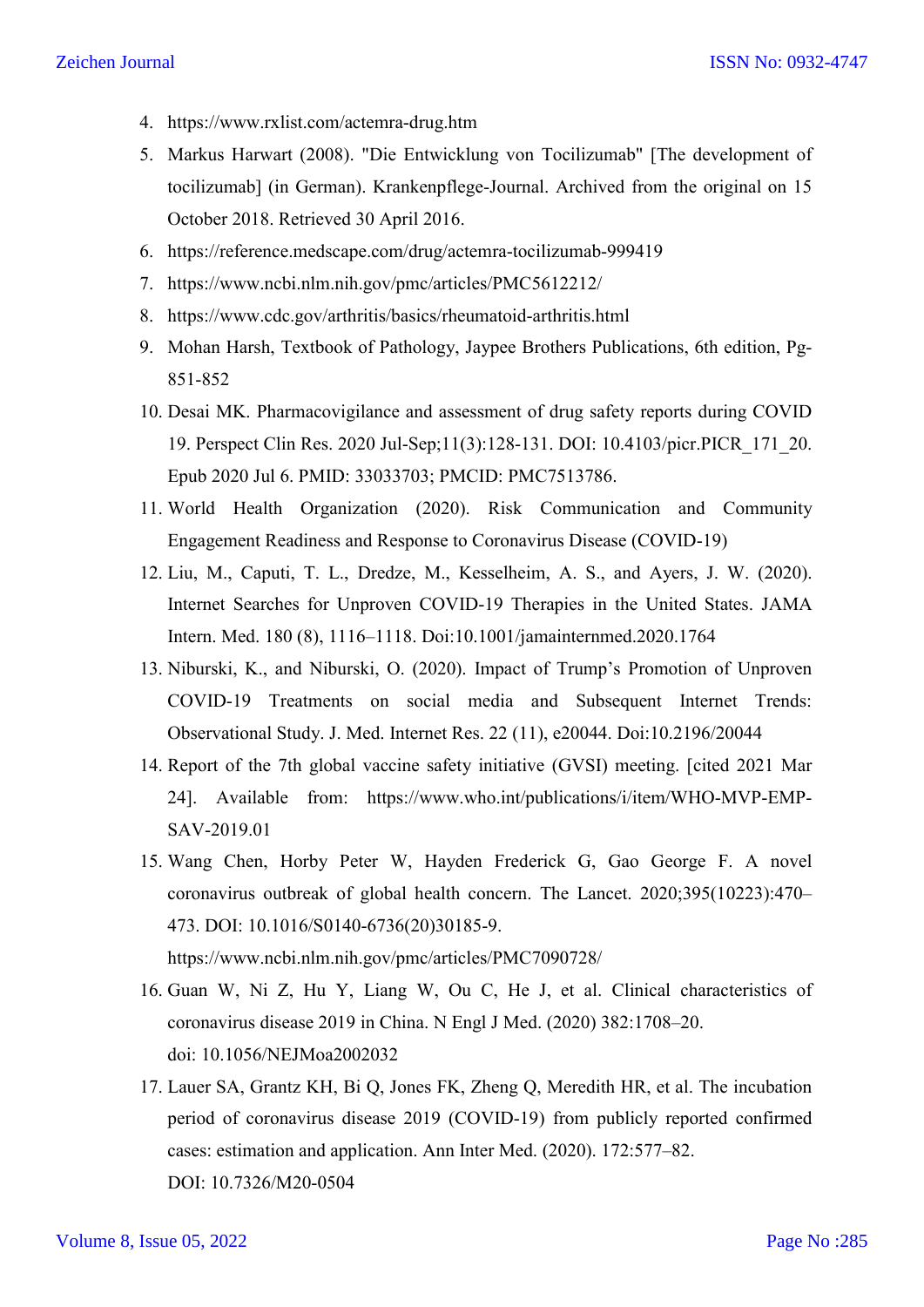- 18. Li Q, Guan X, Wu P, Wang X, Zhou L, Tong Y, et al. Early transmission dynamics in Wuhan, China, of novel coronavirus-infected pneumonia. N Engl J Med. (2020) 382:1199–207. DOI: 10.1056/NEJMoa2001316 https://doi.org/10.3389/fmed.2021.615099
- 19. Carter LJ, Garner L V, Smoot JW, Li Y, Zhou Q, Saveson CJ, et al. Assay techniques and test development for COVID-19 diagnosis. ACS Cent Sci. (2020) 6:591–605. DOI: 10.1021/acscentsci.0c00501
- 20. Cheng MP, Papenburg J, Desjardins M, Kanjilal S, Quach C, Libman M, et al. Diagnostic testing for severe acute respiratory syndrome-related coronavirus 2: a narrative review. Ann Inter Med. (2020) 172:726–34. DOI: 10.7326/M20-1301 https://doi.org/10.3389/fmed.2021.615099
- 21. Vashist SK. In vitro diagnostic assays for COVID-19: recent advances and emerging trends. Diagnostics. (2020) 10:202. DOI: 10.3390/diagnostics10040202 https://doi.org/10.3389/fmed.2021.615099
- 22. Zhu, N. et al. A Novel Coronavirus from patients with pneumonia in China, 2019. N. Engl. J. Med. 382, 727–733(2020). CAS https://www.nature.com/articles/s41579- 020-00459-7#ref-CR9
- 23. Deng, S. Q. & Peng, H. J. Characteristics of and public health responses to the coronavirus disease 2019 outbreak in China. J. Clin. Med. 9, 575 (2020). https://www.nature.com/articles/s41579-020-00459-7#ref-CR9
- 24. Jiang, S., Du, L. & Shi, Z. An emerging coronavirus causing pneumonia outbreak in Wuhan, China: calling for developing therapeutic and prophylactic strategies. Emerg. Microbes Infect. 9, 275–277 (2020).

https://www.nature.com/articles/s41579-020-00459-7#ref-CR9

- 25. Rothe Camilla, Schunk Mirjam, Sothmann Peter, Bretzel Gisela, Froeschl Guenter, Wallrauch Claudia, Zimmer Thorbjörn, Thiel Verena, Janke Christian, Guggemos Wolfgang, Seilmaier Michael, Drosten Christian, Vollmar Patrick, Zwirglmaier Katrin, Zange Sabine, Wölfel Roman, Hoelscher Michael. Transmission of 2019 nCoV Infection from an Asymptomatic Contact in Germany. New England Journal of Medicine. 2020;382(10):970–971. doi: 10.1056/NEJMc2001468. https://www.ncbi.nlm.nih.gov/pmc/articles/PMC7090728/
- 26. Guan W, Ni Z, Hu Y, Liang W, Ou C, He J, et al. Clinical characteristics of coronavirus disease 2019 in China. N Engl J Med. (2020) 382:1708–20. doi: 10.1056/NEJMoa2002032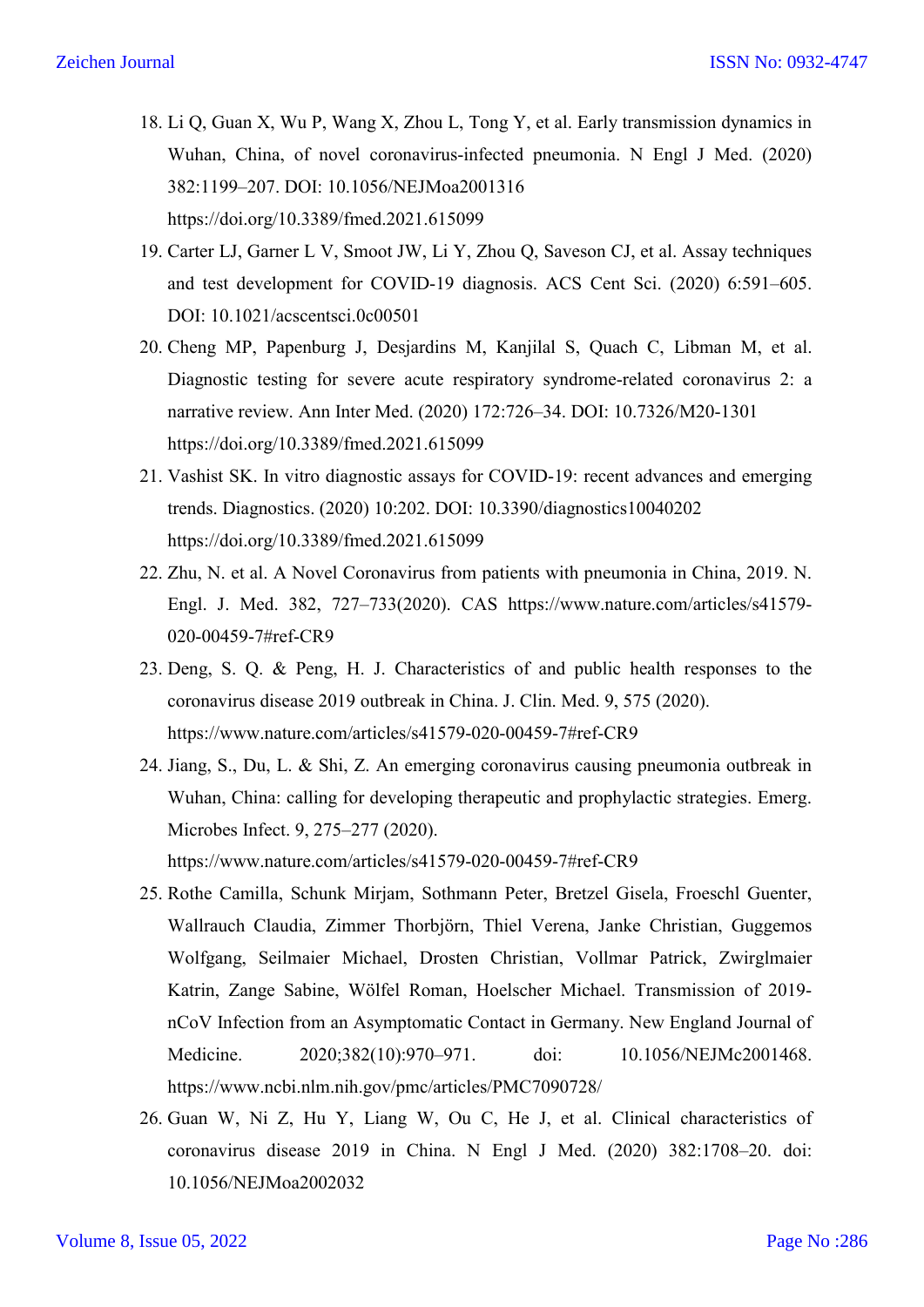- 27. Lauer SA, Grantz KH, Bi Q, Jones FK, Zheng Q, Meredith HR, et al. The incubation period of coronavirus disease 2019 (COVID-19) from publicly reported confirmed cases: estimation and application. Ann Inter Med. (2020). 172:577–82. DOI: 10.7326/M20-0504
- 28. Li Q, Guan X, Wu P, Wang X, Zhou L, Tong Y, et al. Early transmission dynamics in Wuhan, China, of novel coronavirus-infected pneumonia. N Engl J Med. (2020) 382:1199–207. DOI: 10.1056/NEJMoa2001316
- 29. CDC. Symptoms of Coronavirus (COVID-19). National Center for Immunization and Respiratory Diseases (2020) Available online at: https://www.cdc.gov/coronavirus/2019-ncov/symptoms-testing/symptoms.html (accessed August 26, 2020) https://doi.org/10.3389/fmed.2021.615099
- 30. Avula A, Nalleballe K, Narula N, Sapozhnikov S, Dandu V, Toom S, et al. COVID-19 presenting as stroke. Brain Behav Immun. (2020) 87:115–9. DOI: 10.1016/j.bbi.2020.04.077
- 31. Stefanini GG, Matteo M, Daniela T, Daniele A, Giuseppe F, Marco A, et al. ST-Elevation myocardial infarction in patients with COVID-19. Circulation. (2020) 141:2113–6. DOI: 10.1161/CIRCULATIONAHA.120.047525 https://doi.org/10.3389/fmed.2021.628370
- 32. Chan JFW, Yuan S, Kok KH, To KKW, Chu H, Yang J, et al. A familial cluster of pneumonia associated with the 2019 novel coronavirus indicating person-to-person transmission: a study of a family cluster. Lancet. (2020) 395:514–23. DOI: 10.1016/S0140-6736(20)30154-9
- 33. Wang D, Hu B, Hu C, Zhu F, Liu X, Zhang J, et al. Clinical characteristics of 138 hospitalized patients with 2019 novel coronavirus-infected pneumonia in Wuhan, China. JAMA. (2020) 323:1061–9. DOI: 10.1001/jama.2020.1585
- 34. World Health Organization. Public Health Surveillance for COVID-19: Interim Guidance. WHO (2020). Available online at: https://www.who.int/publications/i/item/who-2019-nCoV-surveillanceguidance-2020.
- 35. Gourtsoyannis Y. Olfactory and gustatory symptoms in European COVID-19 cohorts. Clin Infect Dis. (2020) 71:3017–8. DOI: 10.1093/cid/ciaa685
- 36. Huang C, Wang Y, Li X, Ren L, Zhao J, Hu Y, et al. Clinical features of patients infected with 2019 novel coronavirus in Wuhan, China. Lancet. (2020) 395:497–506. DOI: 10.1016/S0140-6736(20)30183-5